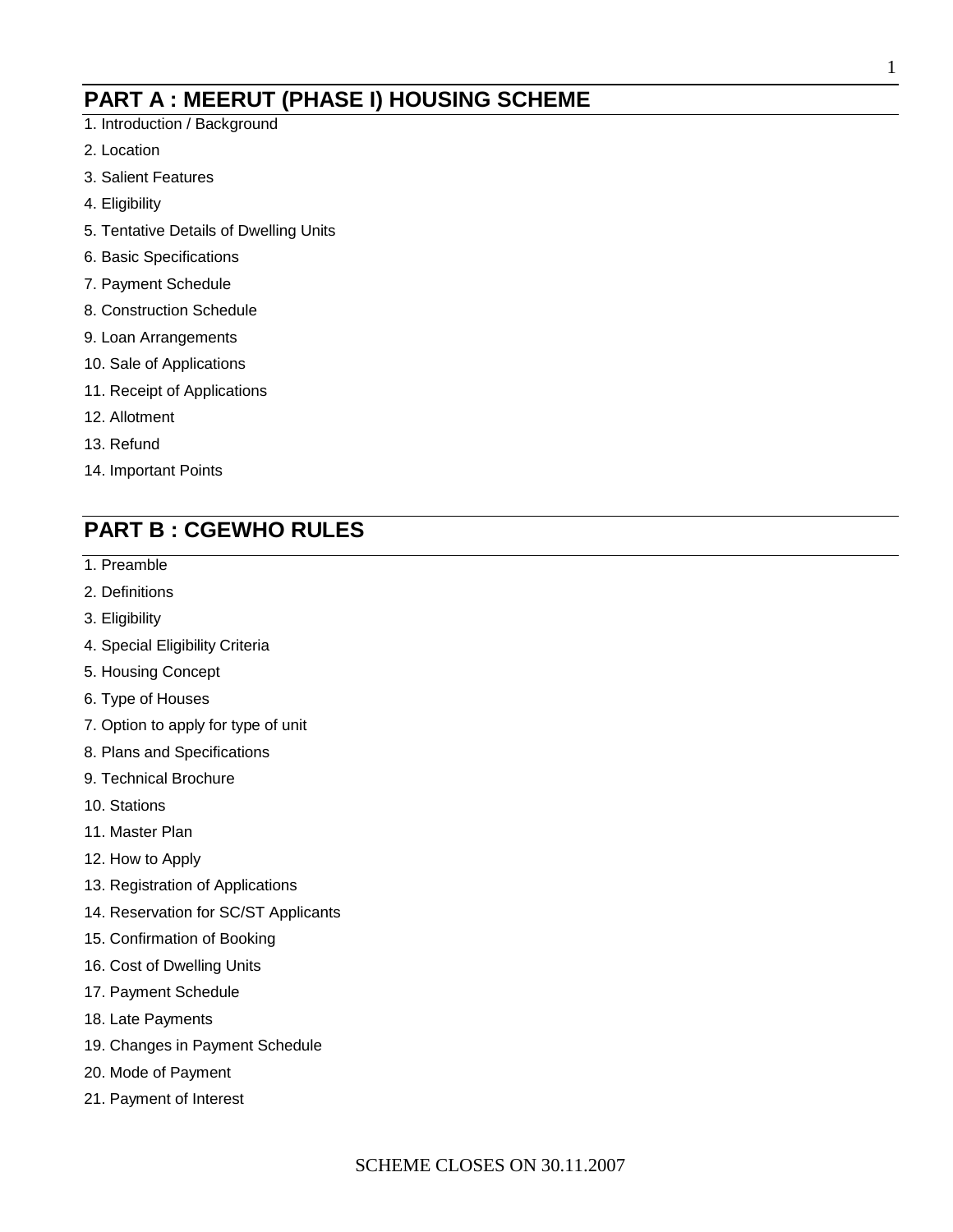- 22. Rebate
- 23. Loan Arrangements
- 24. Allotment of Specific Unit
- 25. Withdrawal from a Scheme
- 26. Cancellation Charges
- 27. Possession
- 28. Delay in Taking Over
- 29. Handing Over
- 30. Mutual Exchange of Dwelling Unit
- 31. Cooperative Society/Apartment Owners' Association
- 32. Additions & Alterations
- 33. Ownership
- 34. Succession
- 35. Transfer
- 36. Liability of the CGEWHO
- 37. Amendments to the Rules of the Organisation
- 38. Acceptance of Application
- 39. Arbitration
- 40. Misrepresentation or Suppression of Facts

## **PART C : APPLICATION FORM**

- 1. Prescribed Application Form
- 2. Instructions for filling applications
- 3. Format of Affidavit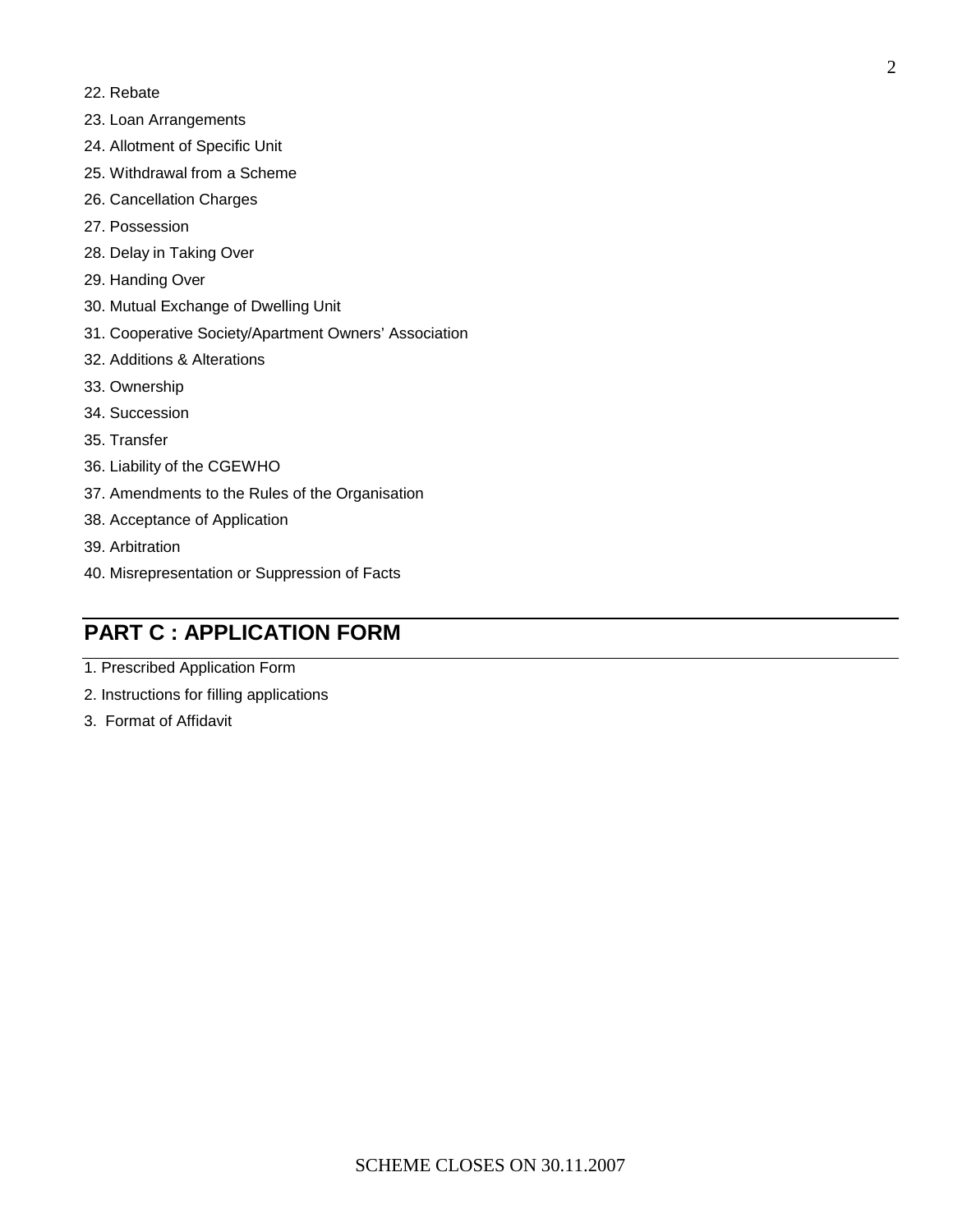# **PART 'A': MEERUT (PHASE I) HOUSING SCHEME**

## **INTRODUCTION / BACKGROUND**

**i)** Central Government Employees Welfare Housing Organisation, a body of the Ministry of Housing & Urban Poverty Alleviation, Govt. of India, a Society registered under the Societies Registration Act. 1860, specifically created for execution of housing projects for Central Government employees, on all India basis, has at present, to its credit, on-going housing schemes at Lucknow (130), Chennai (Ph-II) (572), Pune (Ph-II) (148), Hyderabad (Ph-III) (380), Bhubaneshwar (256) and Mohali (Ph-I) (586) with 2072 dwelling units under various stages of construction and planning. Twenty one of the CGEWHO's projects at Chennai (Ph I) (524), Nerul, Navi Mumbai (384), Sector 14, Panchkula (Phase-I) (98), Kolkata (Ph I) (576), Sector-51, (NOIDA-Ph I & II) (1200), Kharghar, Navi Mumbai (1230), Sector-56, Gurgaon (Ph I & II) (1940), Chandigarh (305), Bangalore (Ph-I)(603), Hyderabad (Ph I) (344), Kochi (43), Pune (Phase I) (159), Sector-82, NOIDA (Ph III, IV & V) (2276), Ahmedabad(310), Jaipur (184), Hyderabad (Ph-II) (178) and Panchkula (Ph-II) (240) have been completed. **ii)** After successful completion of housing schemes as mentioned above, CGEWHO is now launching its next scheme at Meerut (Phase I) (U.P.) **iii)** Besides the present scheme, our forth-coming schemes for the year 2007, may include Kolkata-(PhII ) & Jaipur (Ph II). **iv)** This brochure, outlines details and 'Rules and Regulations' governing the Meerut (Phase I) Housing Scheme.

## **2. LOCATION**

Located at Shraddhapuri, Kankarkhera, 300 metres from Sardhana Crossing on Delhi-Meerut Bye-pass. Bombay/Sadar Bazar and Bus Stand are 2.5 km and 3 km respectively from the site. Meerut Cantt Rly. Station is approx. 2 km away from the site. Please refer to the Location Plan at the bottom of back cover page of this brochure.

## **3. SALIENT FEATURES**

- Timely completion of the project.
- All DUs are provided with balcony (ies).
- Located in a non-polluted atmosphere.
- Fully developed project with bituminous roads, paved walk ways, electrification, water supply, sewage disposal system, area drainage system, community facilities, horticulture/ plantations, parks, boundary wall, security gates & posts etc.
- All the flats are provided with lift facility
- Planning by professional firm of Architects.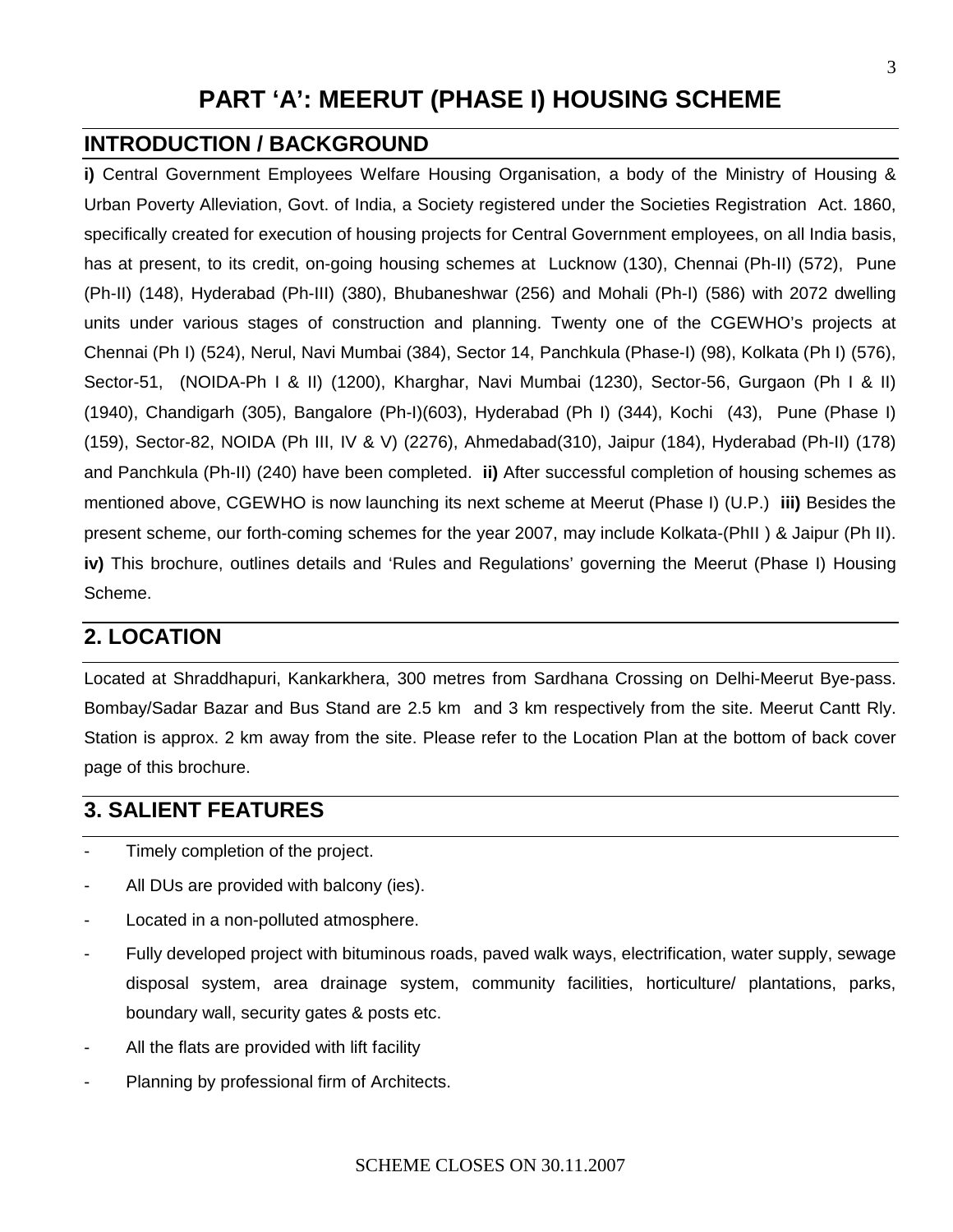- Township planned with large open spaces with Ground Coverage around 30%.
- Efficient plans. Area calculated as per actuals.
- Construction as per approved plans of MDA.

## **4. ELIGIBILITY**

#### **ELIGIBLE CATEGORIES**

#### **PRIORITY I**

i) Central Government Employees: Serving or retired Govt employees who are covered by the definition as given at Para 2(vii) of Part B of this Brochure will be eligible.

ii) Spouses of the deceased employees: Spouses of the deceased Central Government employees or deceased retired employees would be eligible, if the deceased employee would have qualified by criteria 3 (I) above.

iii) Employees of the CGEWHO, with a minimum of one year of service, will be eligible.

#### **PRIORITY II**

Serving employees of Central PSUs, State Govts., Union Territory Administration, Autonomous Bodies, Corporations, Nationalised Banks etc.

#### **PRIORITY III**

Serving or retired uniformed employees of the Ministry of Defence and Ministry of Railways or spouses of such deceased employees.

#### **PRIORITY IV**

General Public, including retired employees of Priority II.

#### **NOTES:**

**I)** Depending upon the number of applications received allotment shall be made in the order of priority, as mentioned above. However, in case the number of applications received from Priority I applicants outnumber the number of dwelling units proposed to be built, computerised draw will be held.

ii) An eligible Central Government employee can make only one application for one of DU only. Where both husband and wife are eligible, only one can apply.

iii) Before submission of application, applicants must ensure their eligibility regarding their Central Govt. employment and other conditions given under para 4 of Part `B` of these Rules. In case an allotment is still made in contravention of the CGEWHO Rules due to any oversight, it will be the responsiblity of the applicant to inform this organisation within 15 days of the occurence.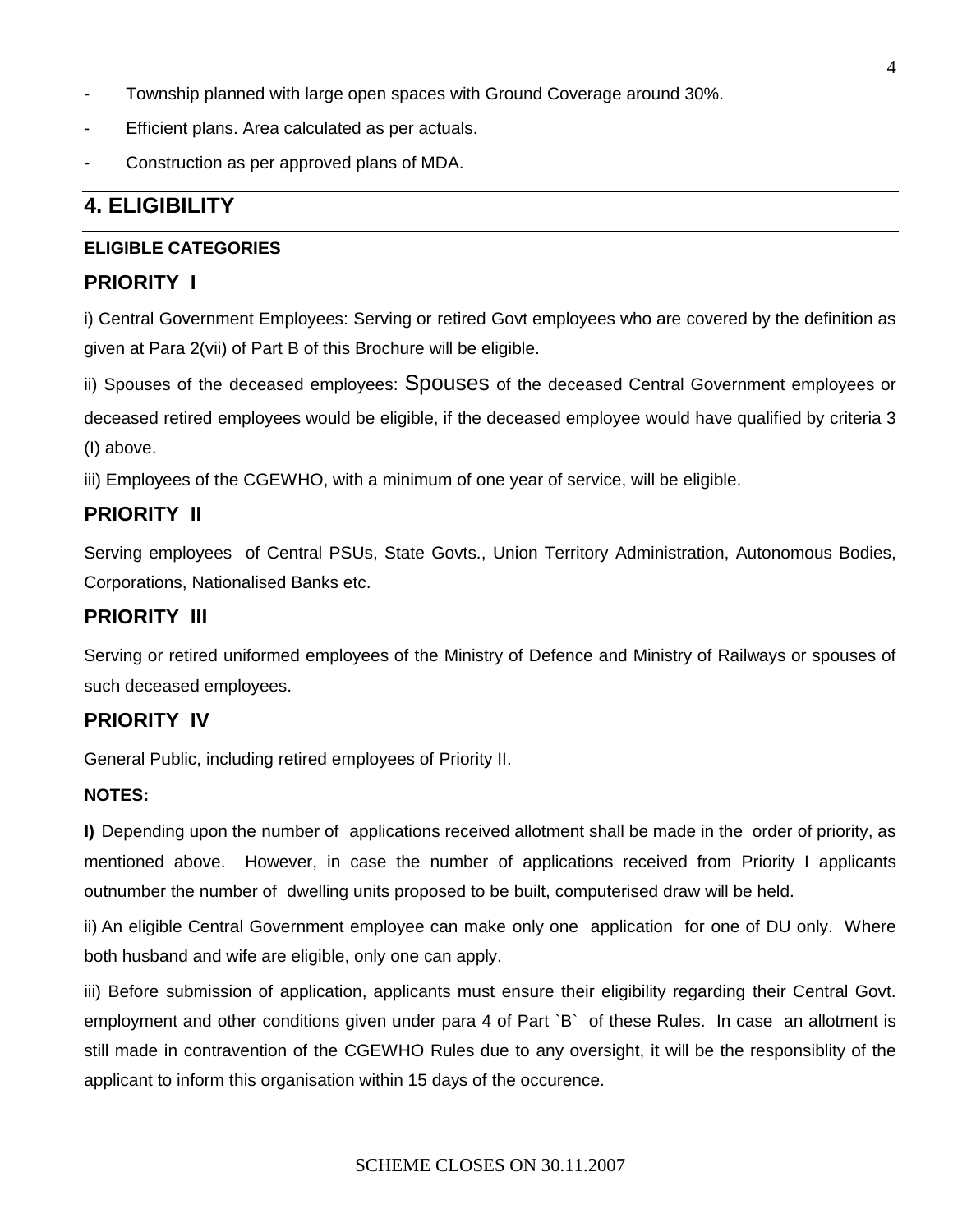## **5. TENTATIVE DETAILS OF DWELLING UNITS**

The project constitutes construction of approx. 100 dwelling units with connected central amenities. The basic tentative details of the dwelling units (subject to change without any notice), are as under :-

| <b>Type</b> | <b>Accommodation</b>                  | Configuration<br>(with lifts) | Approx.<br>Area | Appl. | <b>EMD</b><br>Fee $(*)$ (Rs.) | <b>Tentative</b><br>cost of DU |
|-------------|---------------------------------------|-------------------------------|-----------------|-------|-------------------------------|--------------------------------|
|             |                                       |                               | (Sq. ft.)       | (Rs.) |                               | (Rs. in lacs)                  |
| A           | One Bedroom, Drawing/Dining,          | Stilts $+$ 4 floors           | 650             | 500   | 50,000                        | 9.75                           |
|             | Kitchen, one Bath, one WC & Balcony.  |                               |                 |       |                               |                                |
| B           | Two Bedrooms, Drawing/Dining,         | Stilts $+4$ floors            | 1050            | 500   | 50,000                        | 15.75                          |
|             | Kitchen, Two Toilets, Balcony/(ies)   |                               |                 |       |                               |                                |
| C           | Three Bedrooms, Drawing/Dining,       | Stilts $+$ 4 floors           | 1350            |       | 1000 1.00,,000                | 20.25                          |
|             | Kitchen, Three Toilets, Balcony/(ies) |                               |                 |       |                               |                                |
| D           | Three Bedrooms, Drawing/Dining,       | Stilts $+$ 4 floors           | 1850            | 1000  | 1,00,000                      | 27.75                          |
|             | Kitchen, Three Toilets, Balcony/(ies) |                               |                 |       |                               |                                |
|             | and one servant room with wc.         |                               |                 |       |                               |                                |

Notes : i) Types, areas and costs, as indicated above, are tentative and subject to revision. However, further details will be communicated through a 'Technical Brochure', after the plans have been approved by the Competent Authority. ii) Application Fee is non-refundable. A combined Bank Draft for EMD and Application Fee may be sent. iii) EMD is automatically considered as part of the instalment(s), on allotment. Parking under stilts are optional and at extra cost. The option shall be called on completion of project along with intimation of costs. The cost of DUs shall be appropriated according to the actual area being constructed.

## **6. BASIC SPECIFICATIONS**

|                      | <b>Type A</b>                                                                           | <b>Type B</b>      | Type C                                | <b>Type D</b>  |
|----------------------|-----------------------------------------------------------------------------------------|--------------------|---------------------------------------|----------------|
|                      | a) Internal Wall/Ceiling Oil Bound Distemper                                            | Same as for Type A | Same as for Type A                    | Same as Type A |
| b) External Wall     | Cement paint                                                                            |                    | Same as for Type A Same as for Type A | Same as Type A |
| c) i.General floor   | Vitritied tiles                                                                         | Same as for Type A | Same as for Type A                    | Same as Type A |
| ii. Kitchen          | Ceramic tiles                                                                           | Same as for Type A | Same as for Type A                    | Same as Type A |
| d) Baths             | Ceramic Tile flooring                                                                   | Same as for Type A | Same as for Type A                    | Same as Type A |
|                      | Glazed tiled dado upto 1.8m.                                                            |                    |                                       |                |
| e) Kitchen           | Udaypur Green Marbles                                                                   | Same as for Type A | Same as for Type A                    | Same as Type A |
|                      | Platform 600 mm high Glazed tile dado                                                   |                    |                                       |                |
| f) Window            | Wooden/Alluminium windowsSame as for Type A                                             |                    | Same as for Type A                    | Same as Type A |
| g) Door Frame        | Wooden                                                                                  | Same as for Type A | Same as for Type A                    | Same as Type A |
| h) Electrical Wiring | Copper Wiring in Concealed Same as for Type A Same as for Type A<br><b>PVC</b> conduits |                    |                                       | Same as Type A |
| i) Telephone         | Two points                                                                              | Three points       | Four points                           | Four points    |
| i) Cable TV Points   | Two points                                                                              | Three points       | Four points                           | Four points    |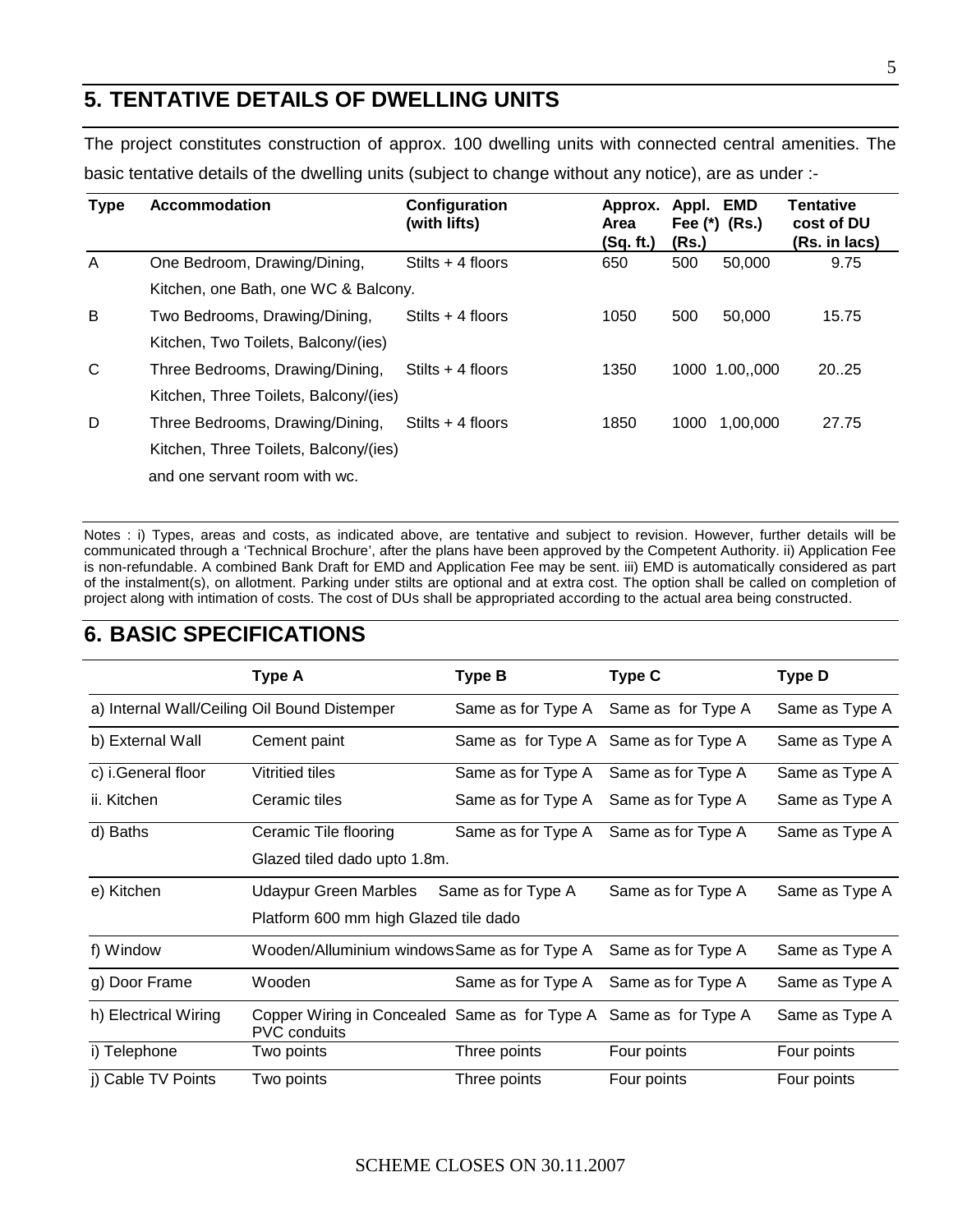#### **7. PAYMENT SCHEDULE**

| <b>INSTALMENT</b> | <b>AMOUNT</b>                       | <b>STAGE</b>                             |
|-------------------|-------------------------------------|------------------------------------------|
|                   | EMD, as defined at                  | Alongwith application                    |
|                   | para 5 above.                       |                                          |
| $\mathbf{I}$      | 30% of cost of DU                   | On allotment*                            |
|                   | less EMD                            |                                          |
| $\mathbf{I}$      | 15% of cost of DU                   | On commencement of construction          |
| Ш                 | 20% of cost of DU                   | After 4/6 months of previous instalment. |
| <b>IV</b>         | 15% of cost of DU                   | -do-                                     |
| V                 | 20% of cost of DU                   | -do-                                     |
| VI                | All other charges including         | On offer of possession                   |
|                   | escalations, interest,              |                                          |
|                   | cooperative society                 |                                          |
|                   | charges, stamp duties,              |                                          |
|                   | reserve fund, statutory levies etc. |                                          |

\* Allotments shall be made within 3 months from the formal closure of the scheme, including extensions(if any), whichever is later.

#### **NOTES:**

- i. Separate call-up notice for each instalment shall be sent by ordinary post by giving 30 days, for effecting the payment.
- ii. All payments are to be made by Bank Drafts only drawn in favour of CGEWHO, A/c No. 18816, Canara Bank, New Delhi. **PERSONAL CHEQUES ARE NOT ACCEPTED.**

iii. Besides the payment schedule given above, escalation component, if any, Apartment Owners' Association charges @ 1.5% of the final cost of the dwelling unit, reserve fund @1.5% of the final cost of the dwelling unit, stamp duties and levies, interest and statutory payments, if any, shall be computed and charged alongwith the final instalment, at the time of offering physical possession of the dwelling unit. iv. Beneficiaries are advised to remain in contact with CGEWHO regarding, issue of call-up notice (s). They may keep visiting website of CGEWHO for this purpose.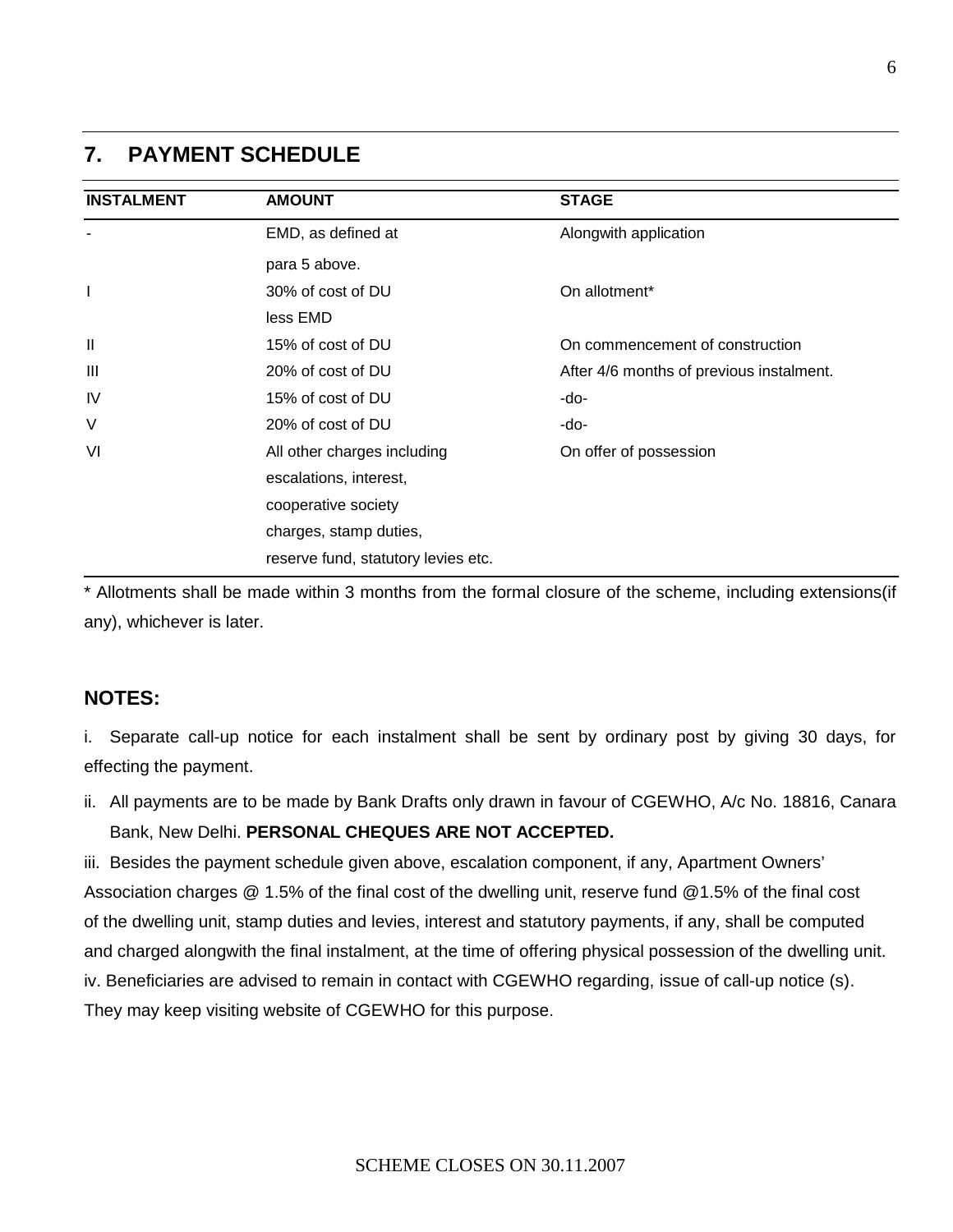## **8. CONSTRUCTION SCHEDULE**

Contruction may commece in the beginning of `08 on approval of plans by the statutory authorities. The project is expected to be completed within 30 months, thereafter.

#### **9. LOAN ARRANGEMENTS**

House Building Advance is admissible to Central Government employees for acquiring houses from the CGEWHO, as per OM NO.I/17015/1/91-H.III dated 4.9.91, issued by the then Ministry of Urban Development against mortgage of the property, in favour of the President of India. Additional funds, if required, can be borrowed from other Financial Institutions like HDFC, GIC, LIC, Housing subsidiaries of the Nationalised Banks etc. on the basis of second mortgage of property allotted.

**Explanations :** a) Applicants are to apply for loan directly to their respective Departments/ Financial Institutions. All possible assistance will, however, be provided by the CGEWHO, including the documents, as required by the concerned Institution(s).

### **10. SALE OF APPLICATIONS**

Intending applicants may obtain the 'CGEWHO Rules' brochure from CGEWHO's Head Office at New Delhi at a cost of Rs. 80/- in cash or through Bank Draft in favour of CEO, CGEWHO payable at New Delhi.

## **11. RECEIPT OF APPLICATIONS**

Duly completed applications will be received only at the Head Office at New Delhi, either by post or by hand. Applications by hand can be deposited in the office on all the working days between 0930 to 1300 hrs.

#### **SCHEME CLOSES ON 30.11.2007**

### **12. ALLOTMENT**

After the receipt of application forms, complete in all respects, from all the eligible applicants, a computerised draw of lot will be conducted at the Head Office in case of over subscription, within three months of the formal closure of the scheme. The date of the 'computerised draw' will be intimated to all the applicants, either individually or through an advertisement in the newspapers in which the scheme advertisement was published. The result of the 'draw' will be communicated to all the applicants individually.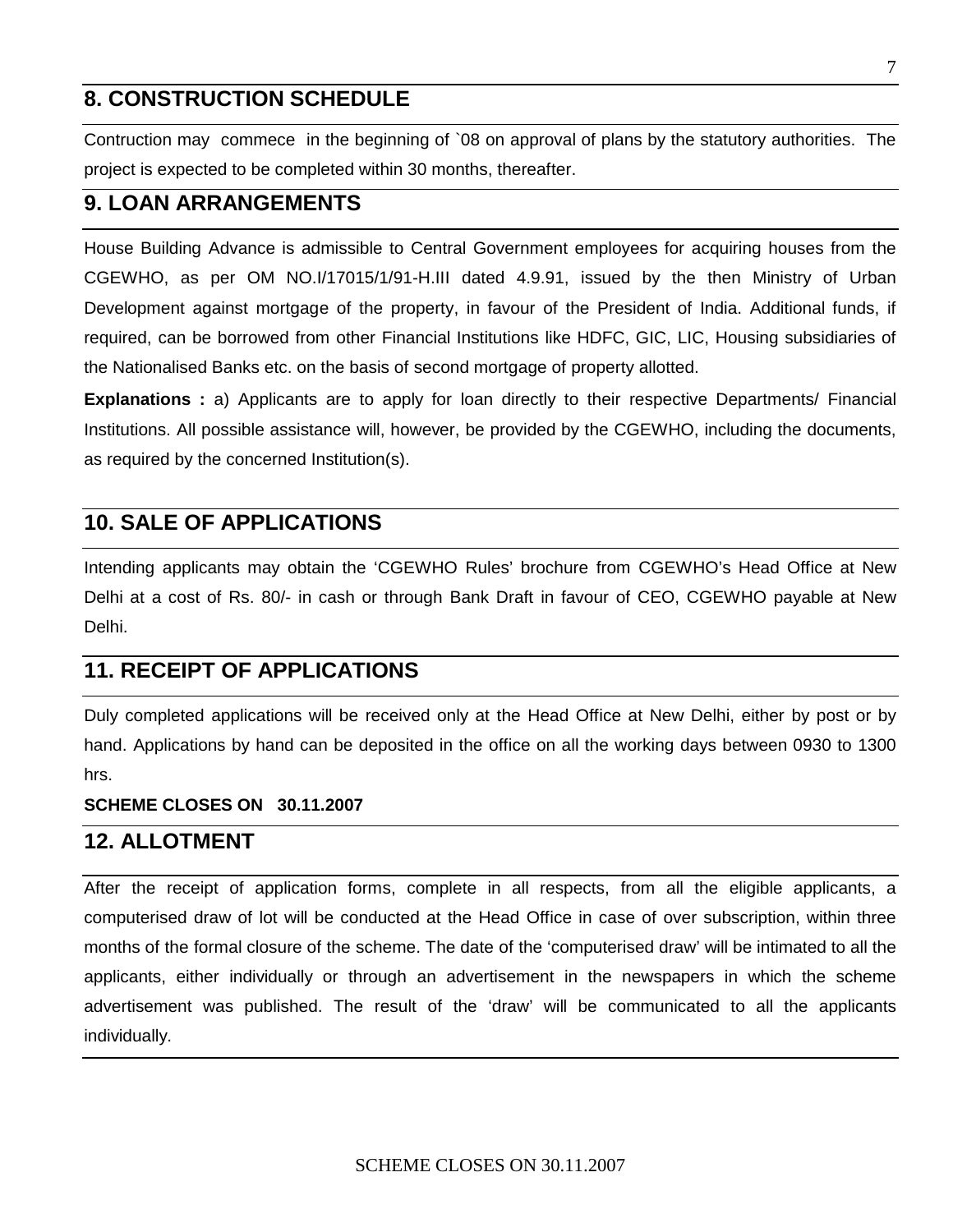### **13. REFUNDS**

Refund to unsuccessful allottees will be made within three months from the last date of closing of the scheme. As per rules of the Organisation, interest @ 5% per annum is payable, if the Earnest Money is not refunded to unsuccessful allottees within 3 months from the last date of closing of the Scheme for the number of days commencing from the closing date of the scheme and upto the date of processing the refund order .

### **14. IMPORTANT POINTS**

i) **Change of Address :** All correspondence will be made with the applicants/ beneficiaries on the address mentioned at Sl No. 11 of the Application Form. Any change of address should be notified to the CGEWHO,New Delhi, in the format given below :

| NAME OF THE SCHEME         | ----------------------------------- |
|----------------------------|-------------------------------------|
| <b>NAME OF BENEFICIARY</b> | ----------------------------------  |
| <b>REGISTRATION NO.</b>    | ----------------------------------  |
| <b>NEW ADDRESS FOR</b>     |                                     |
| <b>CORRESPONDENCE</b>      |                                     |
| <b>SIGNATURE</b>           |                                     |
| <b>DATE</b>                |                                     |
| <b>PLACE</b>               | ----------------------------------- |

ii) In order to provide prompt and efficient service to the beneficiaries visiting our office, for deposit of applications, depositing payment and scheme enquiries will be entertained in our office on all working days between 0930 and 1300 hrs.

iii) Beneficiaries are advised to ensure that their Registration Nos. and names are mentioned correctly, while remitting payments and corresponding with this office.

iv) Beneficiaries are requested to send their payments under a separate covering letter and not to club their queries, in the same letter.

v) Call-up notices for instalments, for all the schemes, are sent to all the confirmed beneficiaries, mentioning therein the last date of payment. For payments received beyond the stipulated date, **interest becomes chargeable, as per Para 18 of the 'CGEWHO Rules'**. Waiver of interest is not possible and hence beneficiaries are advised not to enter into avoidable correspondence requesting for waiver of interest.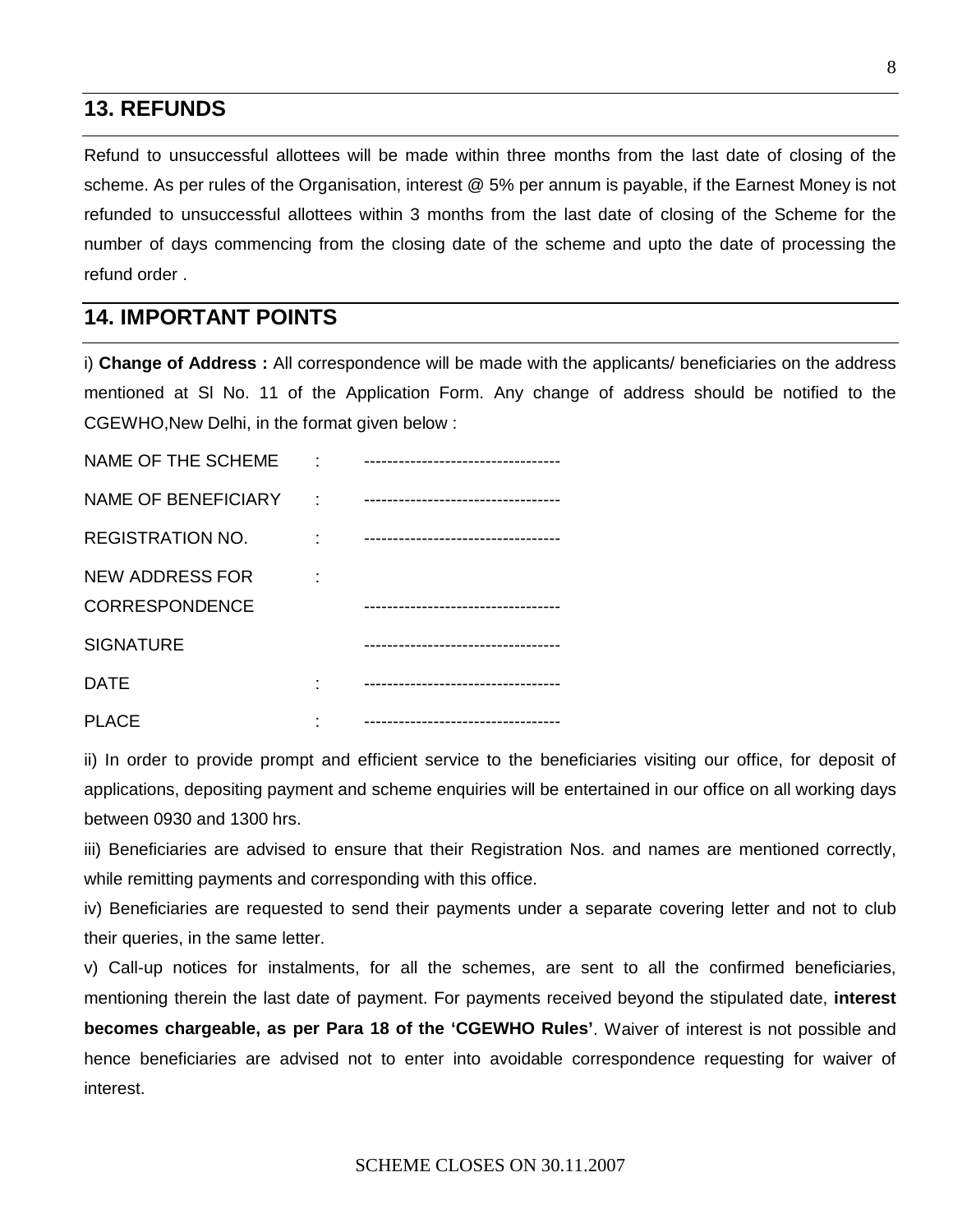vi) Beneficiaries forwarding the Tripartite Agreement for availing HBA/ loan from HDFC/ LIC/ GIC etc. are requested to forward one extra copy of the agreement. All copies should be signed by the beneficiaries and duly witnessed. One copy will be retained and the remaining copies, duly signed by the authorised signatory, will be sent back to the beneficiary.

vii) **Interest @ 15% per annum is charged for late payment of instalment (for exact no. of days). Interest is also charged to late joiners on all the instalments called for at the time of joining (from the respective dates of instalments)** as stated above. In case of change from lower category to higher category, interest on differential amount is charged on each instalment. No interest is paid to members to whom confirmed allotment has been made. No interest is paid when a beneficiary withdraws from a scheme. Interest is paid to waiting list members @ 5% per annum, provided they are on the waiting list for a minimum period of one year. Waiting list members will not be entitled to interest if allotment made to them is not accepted. However, they will not be charged any cancellation charges also. No interest is paid in case the beneficiaries change from higher to lower category. No interest is paid for early payment of instalment. No interest is paid if the project is delayed due to any circumstances whatsoever. Interest on EMD to non-allottees in the case of draw is paid only in circumstances explained in Para (12) of Part B of CGEWHO brochures. **Interest adjustment is done at the time of calling up of the final instalment.**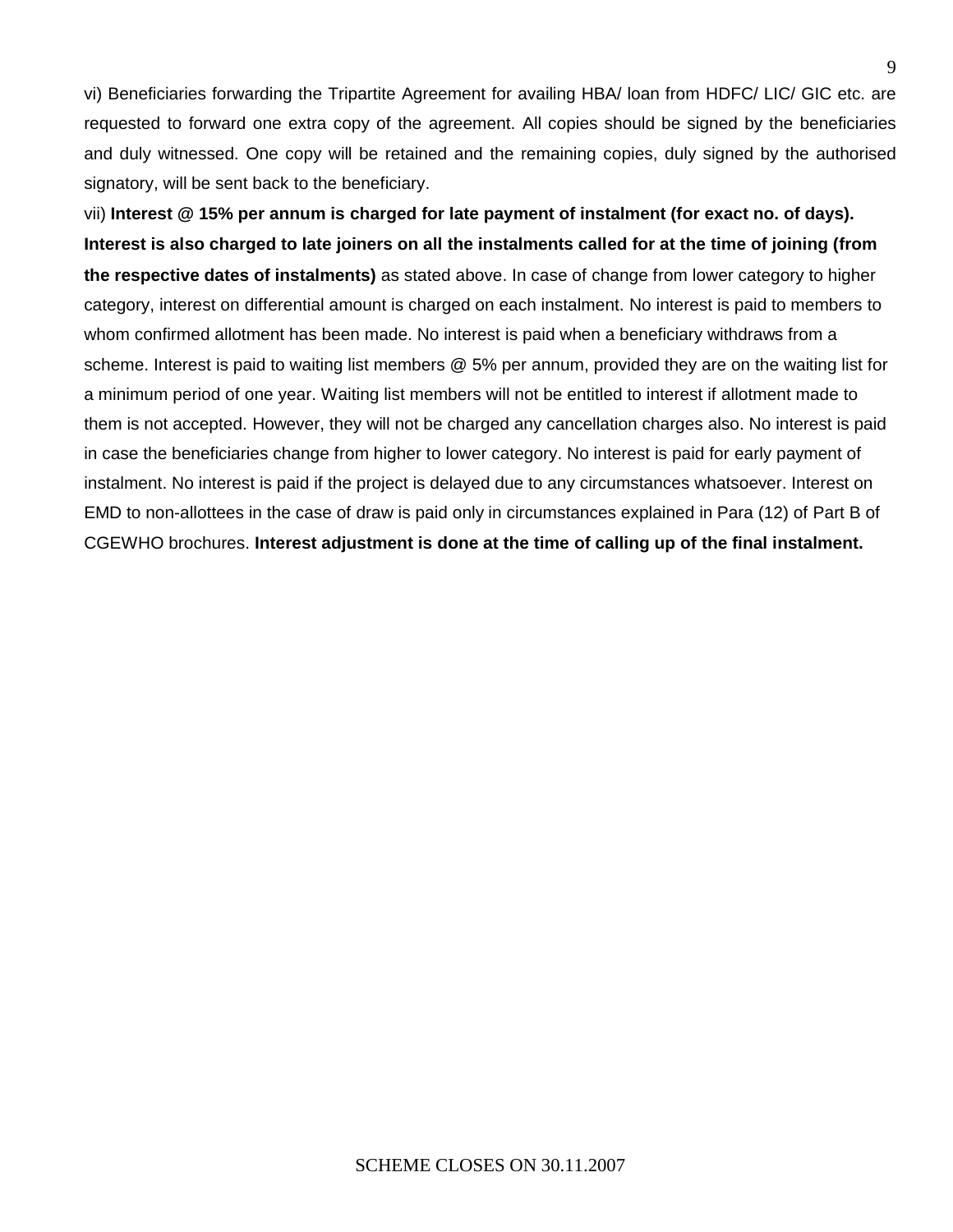# **PROFORMA FOR PAYMENT DEPOSIT**

(Photocopy may be used)

| From:                                                                                                                                                                         |             |                                                 |           |
|-------------------------------------------------------------------------------------------------------------------------------------------------------------------------------|-------------|-------------------------------------------------|-----------|
| To.<br>The C.E.O.<br><b>C.G.E.W.H.O.</b><br>6th Floor. "A" Wing,<br>Janpath Bhawan, Janpath,<br><b>New Delhi-110001</b><br>Sub: Deposit of Instalment Against Registraion No. |             |                                                 |           |
| Sir,<br>Enclosed herewith please find the following Demand Draft/Banker's Cheque<br>against                                                                                   |             |                                                 |           |
| from my H.B.A./Housing Loan from HDFC, GICHFL, LICHFL, Bank/ Other financial Institutions (name)                                                                              |             | <u> 1980 - Johann John Stone, mars et al. (</u> | /Personal |
| Resources.                                                                                                                                                                    |             |                                                 |           |
| SI.No.<br>D.D./Banker's Cheque No.<br>(Bank Name)                                                                                                                             | <b>Date</b> | <b>Amount</b>                                   | Drawn on  |
|                                                                                                                                                                               |             |                                                 |           |
| Total Rs.________________________                                                                                                                                             |             |                                                 |           |
| Thanking You,<br>Yours faithfully,                                                                                                                                            |             |                                                 |           |
| (Signature)                                                                                                                                                                   |             |                                                 |           |
| Date                                                                                                                                                                          |             |                                                 |           |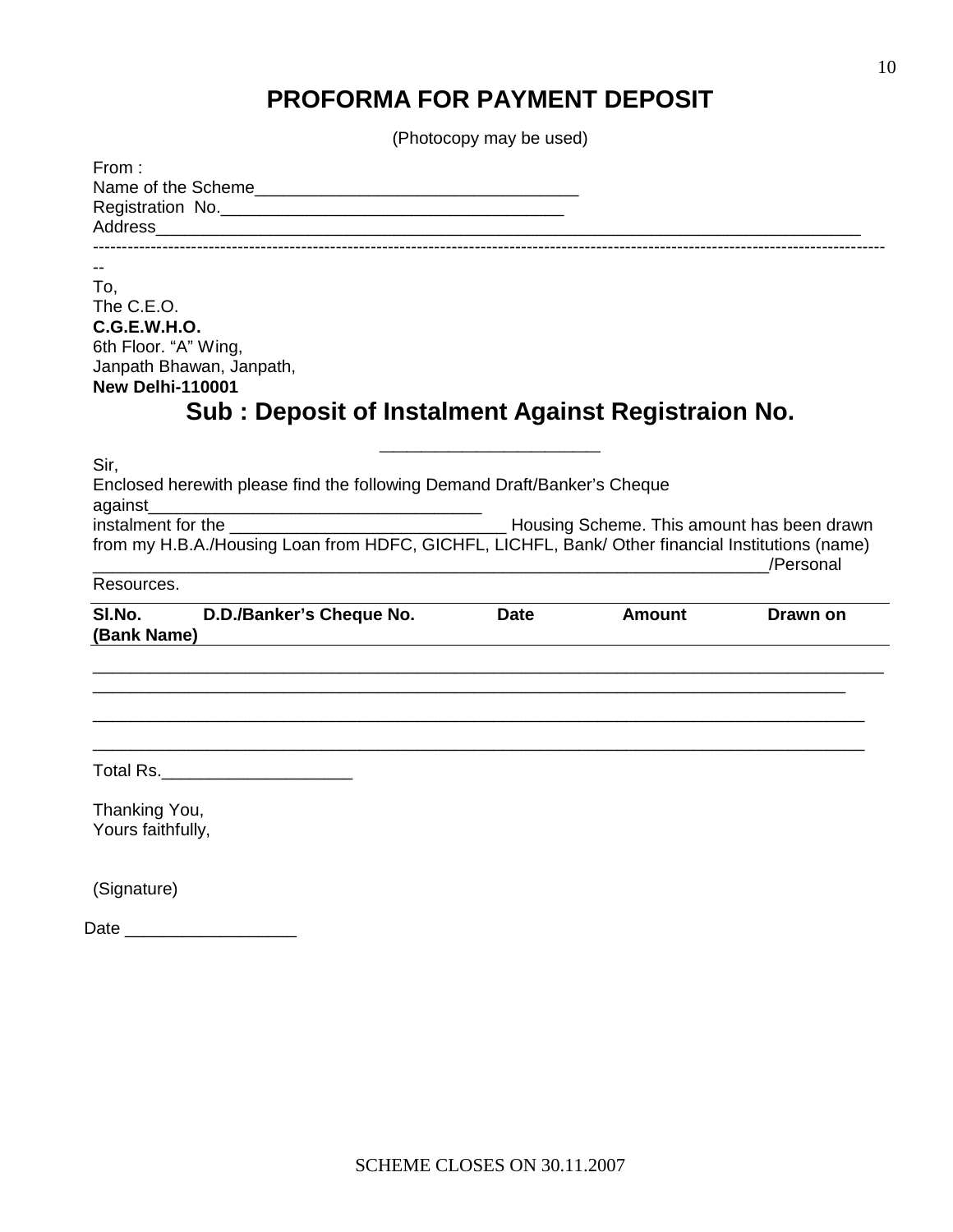# **PART `B` : CGEWHO RULES**

## **1. PREAMBLE**

i) The Central Government Employees Welfare Housing Organisation is a 'Society' established to promote, control and coordinate the development of housing schemes at selected places, all over India, on no profitno loss basis as a welfare measure. The Society is a registered body under the Societies Registration Act of 1860.

ii) Its aim is to provide welfare housing service of quality to the Central Government employees.

iii) The rules have been drawn up to give the Central Government employees, serving and retired, a perception of the task and an understanding of the Organisation's commitment to them and their own obligations in this matter. Such a brochure cannot be all comprehensive. Applicants may, therefore, contact the organisation's Head Office in New Delhi for clarifications.

## **2. DEFINITIONS**

i) 'General Body' means the list of Members given under Para 6 of the Memorandum of Association.

ii) 'Governing Council' means the list of members given under Para 5 of the Memorandum of Association.

iii) 'CGEWHO' means the Central Government Employees Welfare Housing Organisation.

iv) 'Scheme' means the self-financed housing project announced by the CGEWHO.

v) 'Dwelling Unit' means a single storey/ duplex type/ flat type of housing unit constructed in independent group housing or multistoreyed construction or marked plots.

vi) 'Beneficiary' means an eligible applicant whose booking for a dwelling unit has been confirmed by the CGEWHO.

vii) For the purpose of CGEWHO, a Central Government employee is an individual who is appointed by or on behalf of the President of India and whose pension both charged and voted, is debitable to the Consolidated Funds of India- However, employees of Union Territory Administration are not included. Further, such Central Govt employees as are elligible under similar organisations like AWHO, AFHNB & IRWO not included.

## **3. ELIGIBILITY**

## **PRIORITY - I**

i) Central Government Employees: Serving or retired Govt employees who are covered by the above definition will be eligible.

ii) Spouses of the deceased employees: Spouses of the deceased Central Government employees or deceased retired employees would be eligible, if the deceased employees would have qualified by criteria 3 (i) above.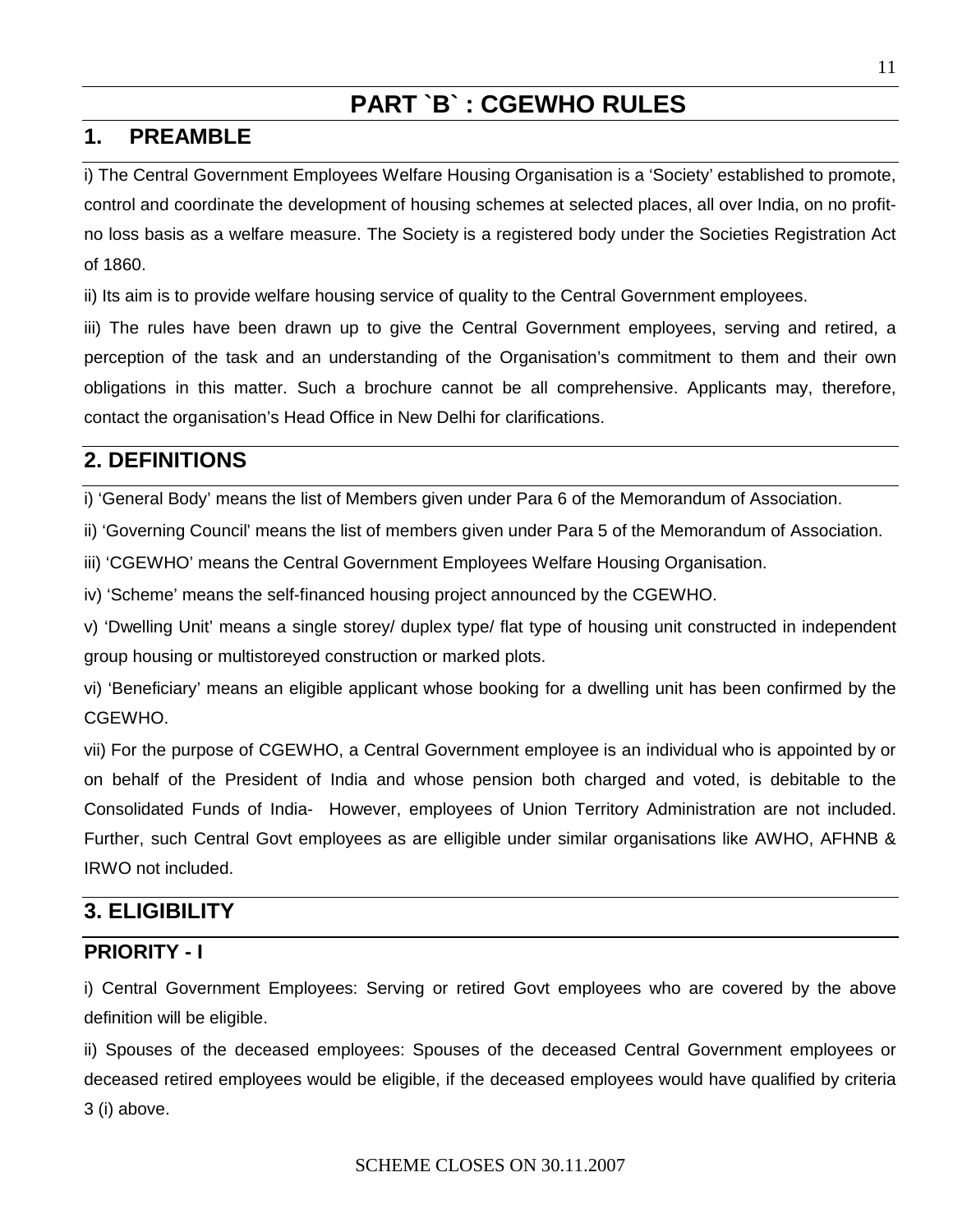iii) Employees of the CGEWHO, with a minimum of one year of service, will be eligible.

## **PRIORITY - II**

Employees of Central PSUs, State Govts., Union Territory Administration, Autonomous Bodies, Corporation, Nationalised Banks etc.

### **PRIORITY III**

Serving or retired uniformed employees of the Ministry of Defence, Railways or spouses of such deceased employees.

### **PRIORITY IV**

General Public, including retired employees of Priority II.

## **4. SPECIAL ELIGIBILITY CRITERIA**

i) Where both husband and wife are eligible, only one of them can apply.

ii) Employees, serving or retired, owning residential property, in his/her, or in the name of his/her spouse in the city/town, where the CGEWHO is planning a Scheme, will not be eligible for that Scheme. For this puspose urban agglomerates contiguous to the city of the scheme (e.g. Delhi/Noida/Greater Noida/Gurgaon/Faridabad) will be considered as one city/town/location.

iii) Employees will be entitled to only one dwelling unit under CGEWHO Schemes anywhere in the country.

iv) An employee who has been dismissed from the service, would cease to be a beneficiary of the Scheme and will not be eligible to apply.

v) Eligibility and other conditions attached to the allotment of land by the Municipal and Local Development Authorities, as applicable to such Scheme, would prevail.

vi) The terms and conditions, as imposed by the Land Alloting Agency/Plans Approving Authority, in respect of cost, FAR, Bye-laws, eligibility etc, shall prevail and be binding on the beneficiary of the CGEWHO.

## **5. HOUSING CONCEPT**

Subject to availability of land, dwelling units and garages in single units, multiple units, row housing, multistoreyed building, group-housing or marked plots may be planned, subject to the approval of the local civic authorities. These plans will be announced as Scheme, as applicable.

## **6. TYPE OF HOUSES**

The CGEWHO may build houses or flats of the following types: One bed-room units - Type A/L Two bedrooms units - Type B/M Three bed-rooms units - Type C/N and Four bedroom units in Type D. These may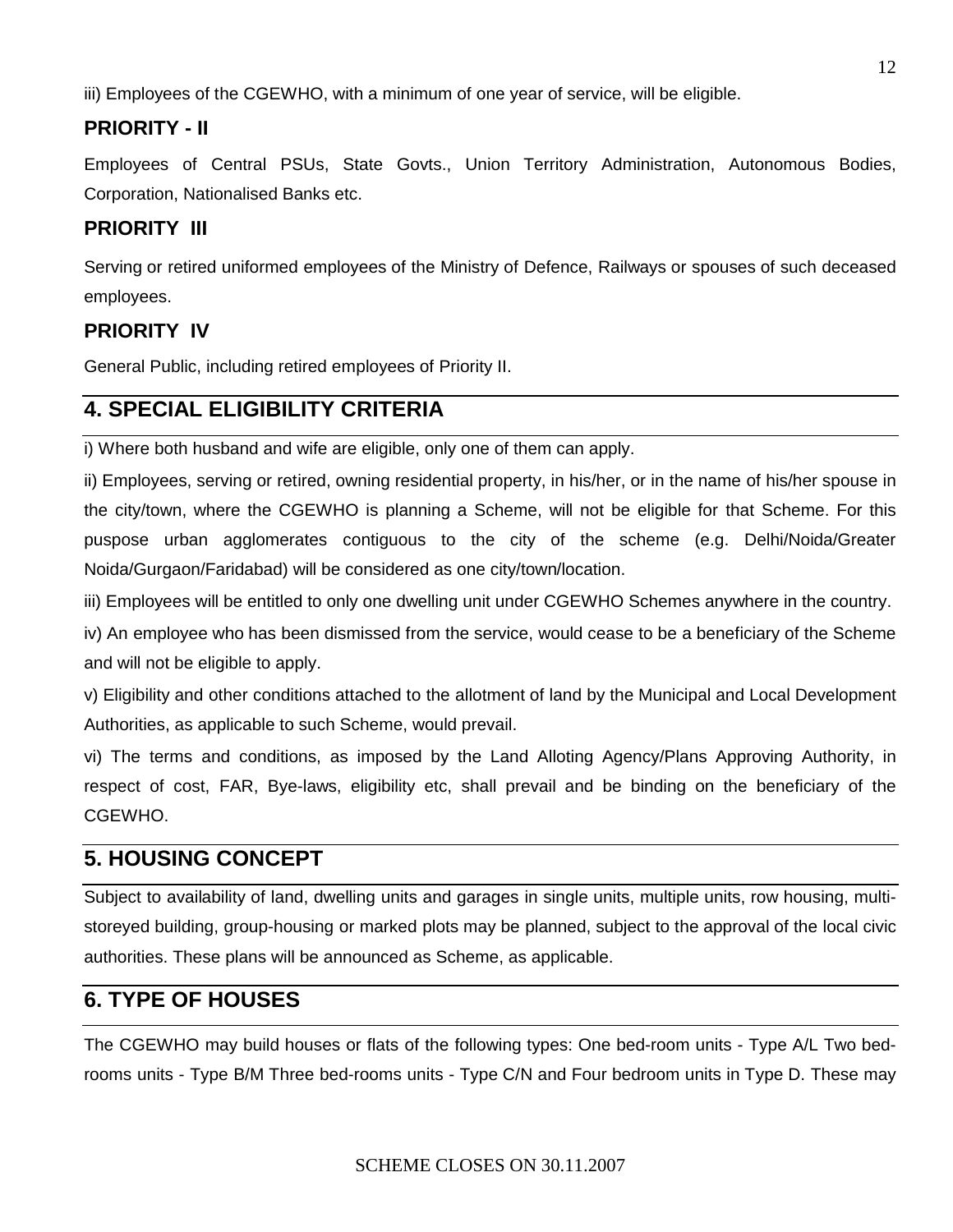be built with or without scooter/car garages/stilts. The design, the layout and the built-up area in each type may vary from place to place. More types may be added with consequent change in Rule 7.

## **7. OPTION TO APPLY FOR TYPE OF UNIT**

The applicant may apply for any one of the above types of units linked with the Group to which he/she belongs, as under:

Type A/L - D, C, B & A Groups

Type B/M - C, B & A Groups

Type C/N - B & A Groups

Type D - A Group

Notes:

i) Change of dwelling unit from one type to another type, provided otherwise eligible as per this para, can be entertained subject to payment of additional Application Fee and Earnest Money, as applicable, and availability of vacancies in that particular type of dwelling unit. However, change to a lower type of category will not entitle the applicant for refund of differential Application Fee but will entitle him for refund/appropriate adjustment of the differential Earnest Money paid.

ii) Change from one scheme to another scheme is not permitted. For doing so, an applicant should first withdraw /undertake to withdraw his allotment from the existing scheme and apply afresh in the new scheme, if he so desires (subject to payment of cancellation charges, as per rules).

iii) Request for change of DU from one type to another, within the same scheme, or change from one scheme to another, after physical possession of the originally allotted DU has been taken, are liable to be rejected. Further, in case the change as mentioned at subparas (i) & (ii) above have been agreed to and implemented, it will be construed that the applicant had joined the revised type of DU/ scheme from the very inception and all the payments received/ yet to be received will be treated, accordingly. CGEWHO's decision in this regard shall be final and the beneficiary will not have any claim whatsoever.

iv) In case an existing beneficiary of the CGEWHO under any other scheme, wishes to apply for the present Meerut (Phase I) Housing Scheme, he may do so by paying the Application Fee only and clearly stating in the 'Affidavit' the facts regarding his earlier registeration with the CGEWHO. In the event of confirmed allotment under Meerut (Phase I) Housing Scheme, the concerned beneficiary will have to surrender either of the two registerations. In case of surrender of original allotment, withdrawal charges shall be deducted, if applicable, as per the rules and remaining amounts transferred under the Meerut (Phase I) Housing Scheme. Failure to state the facts in the application may invite cancellation of both the applications/ allotments.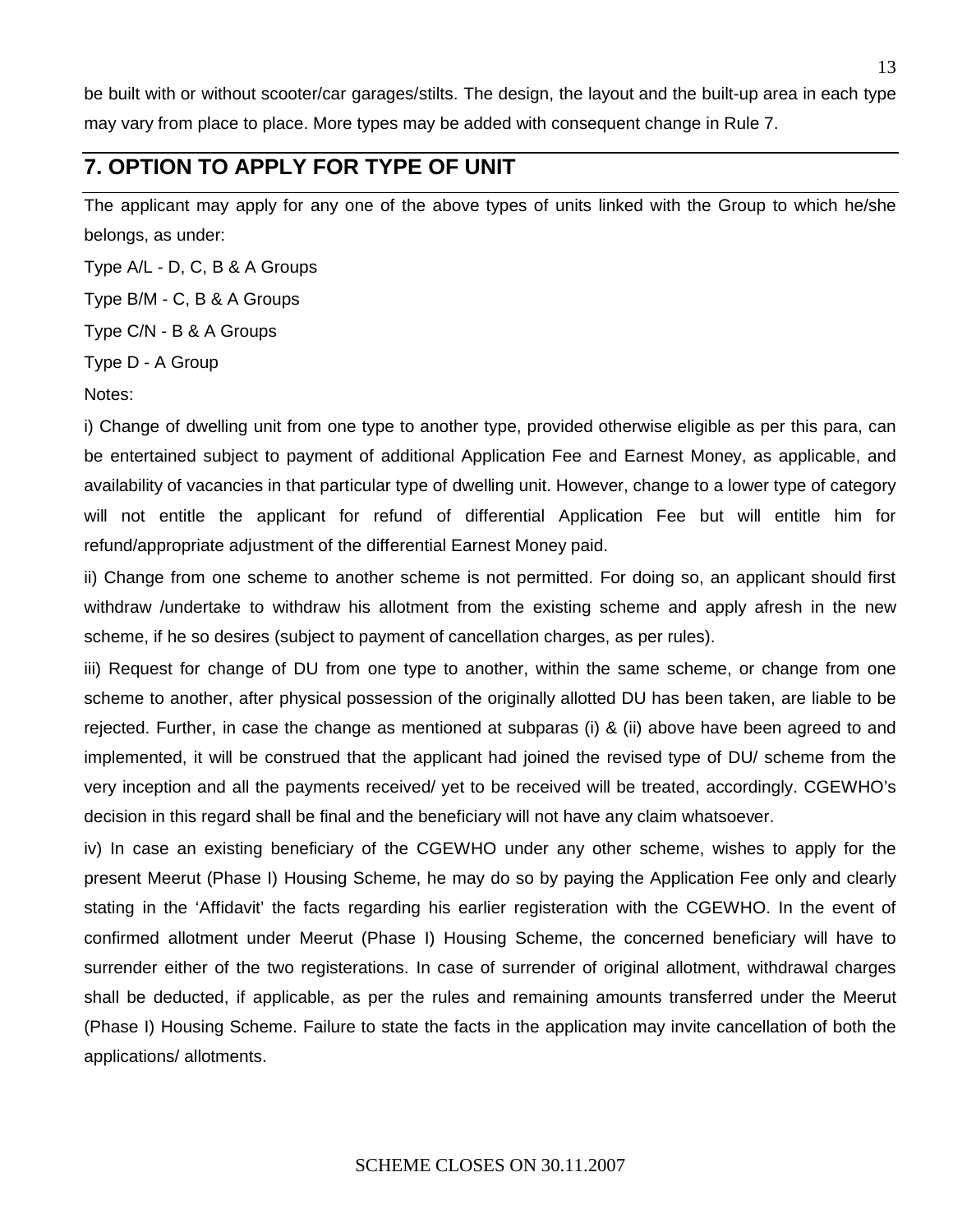## **8. PLANS AND SPECIFICATIONS**

Plans and specifications will be drawn up for each type of dwelling unit to meet the basic needs of the group and conforming to the bye-laws of the civic authorities. Different specifications may be considered for each type of dwelling unit.

## **9. TECHNICAL BROCHURE**

After approval of the plans by the local statutory authorities, the plans of dwelling units and layout and the major specifications will be published in a Technical Brochure and circulated to all the beneficiaries. These, however, are subject to change prior to or during execution, at the discretion of the CGEWHO. CGEWHO undertakes construction of the housing projects as per approved plans and beneficiaries shall have no right to claim any changes or challenge the methods or procedures adopted during the construction.

## **10. STATIONS**

Major building efforts of the CGEWHO will be concentrated in areas where there is concentration of Central Government employees. Other places may be added depending on availability of land and the likely demand.

## **11. MASTER PLAN**

A Master Plan of projects drawn up for a period of 5 years at a time will be promulgated for the benefit of all Central Government employees. Revised Schedule will be announced as and when the Master Plan is rolled through CGEWHO's newsletter.

## **12. HOW TO APPLY**

i) The CGEWHO will announce the Scheme, giving location, station, types, covered areas and approximate cost of each unit for inviting applications.

ii) An employee who is eligible to become a beneficiary, may purchase the CGEWHO Rules/ Scheme Brochure along with Application Form from the nominated office/Head Office, on payment of Rs. 80/- in cash or through a bank draft drawn in favour of 'CEO, CGEWHO' payable at New Delhi.

iii) On receipt of the Application Form and the 'CGEWHO Rules', the applicant should fill the Form and return the same to the CGEWHO by the specified time, alongwith :

a) Bank draft for the non-refundable Application Fee, as under:

Rs. 500 for Types A/B

Rs. 1000 for Types C//D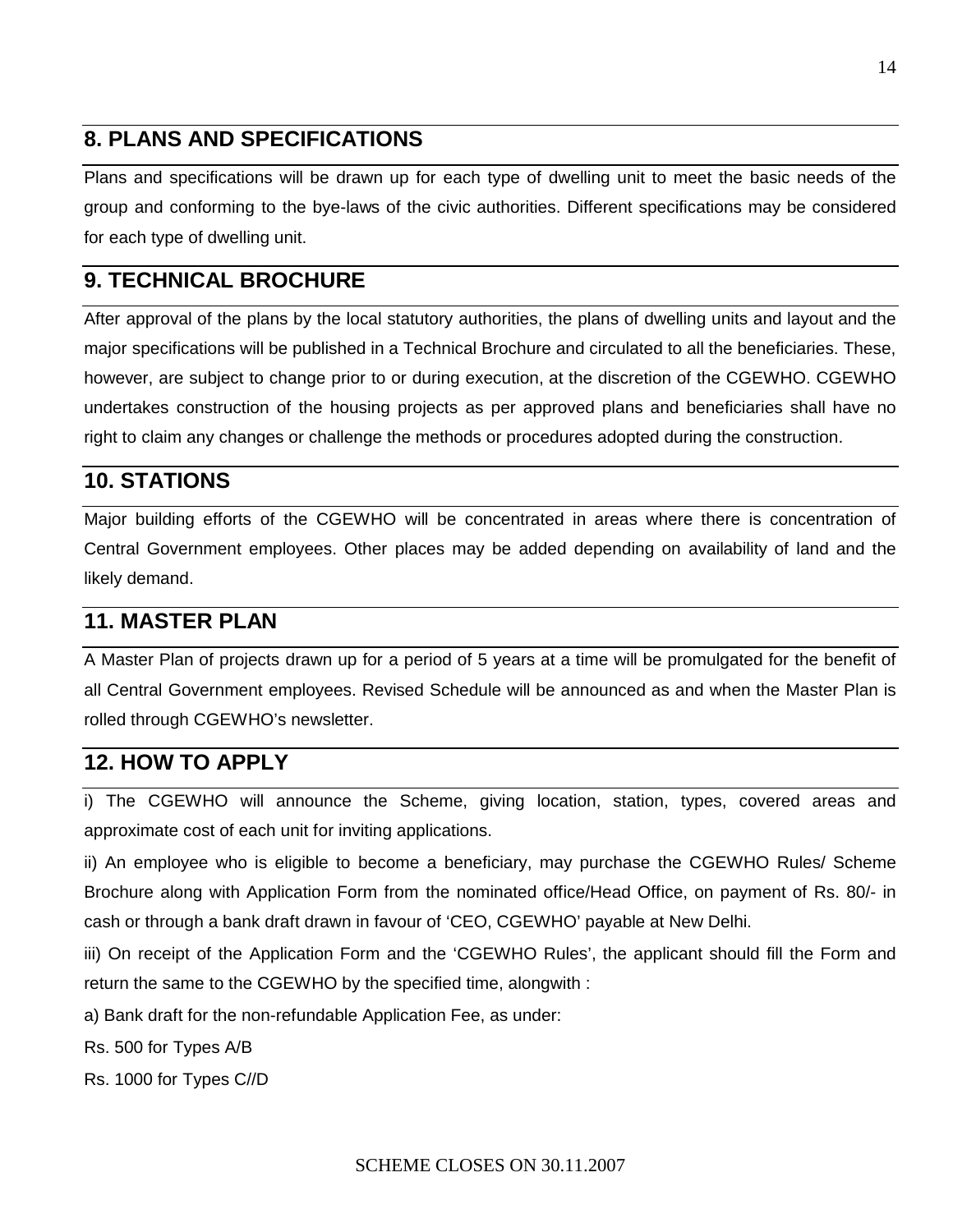b) Bank draft for refundable Earnest Money, as under :

Types A&B - Rs. 50,000

Types C&D - Rs. 1,00,000

c) Affidavit as per the format prescribed in the this Rules Book.

d) Pay slip or copy of PPO duly attested. No interest will be payable on Earnest Money deposited alongwith the application for the first three months calculated from the day following the closing date of scheme, including extension, if any. Thereafter, beyond three months a simple interest @ 5% per annum will be payable to unsuccessful allottess till the date of refund. On allotment, the Earnest Money paid (alongwith the application) shall be deemed to be a part of the instalment(s) and the beneficiary will be treated as if he had made part payment of the first instalment.

#### **13. REGISTRATION OF APPLICATIONS**

On scrutiny of the Application Form, the applicants will be registered for a dwelling unit in the Scheme.

### **14. RESERVATION FOR SC/ST APPLICANTS**

15% & 7.5% of the DUs of all the types in all the housing schemes of CGEWHO will be reserved for SC/ST applicants, with a stipulation that there will be a minimum of one DU of each type in the reserved category and fractions, if any, will be rounded off to the nearest full number. The procedure adopted in such allotments shall be as under;

(i) In case of more number of applicants belonging to SC/ST categories, after first conducting the draw for the reserved categories alone, unsuccessful applicants shall be considered in the draw for general category of applicants. Those who will succeed in the general draw will get a confirmed allotment, and the remaining applicants, if any, shall be placed on the general waiting list as well as the one created especially for the reserved category of applicants. However, in case of less number of applications than the number of DUs reserved, the balance DUs (after giving confirmed allotment to the applicants belonging to the reserved category) shall automatically stand de- reserved, and will be considered in the general draw.

(ii) The applicants desirous of being considered in the 'Reserved' category, will be required to submit an attested photocopy of the 'Caste' Certificate from the appropriate authority.

(iii) These 'Reservations' will be applicable to 'Priority I' applicants only.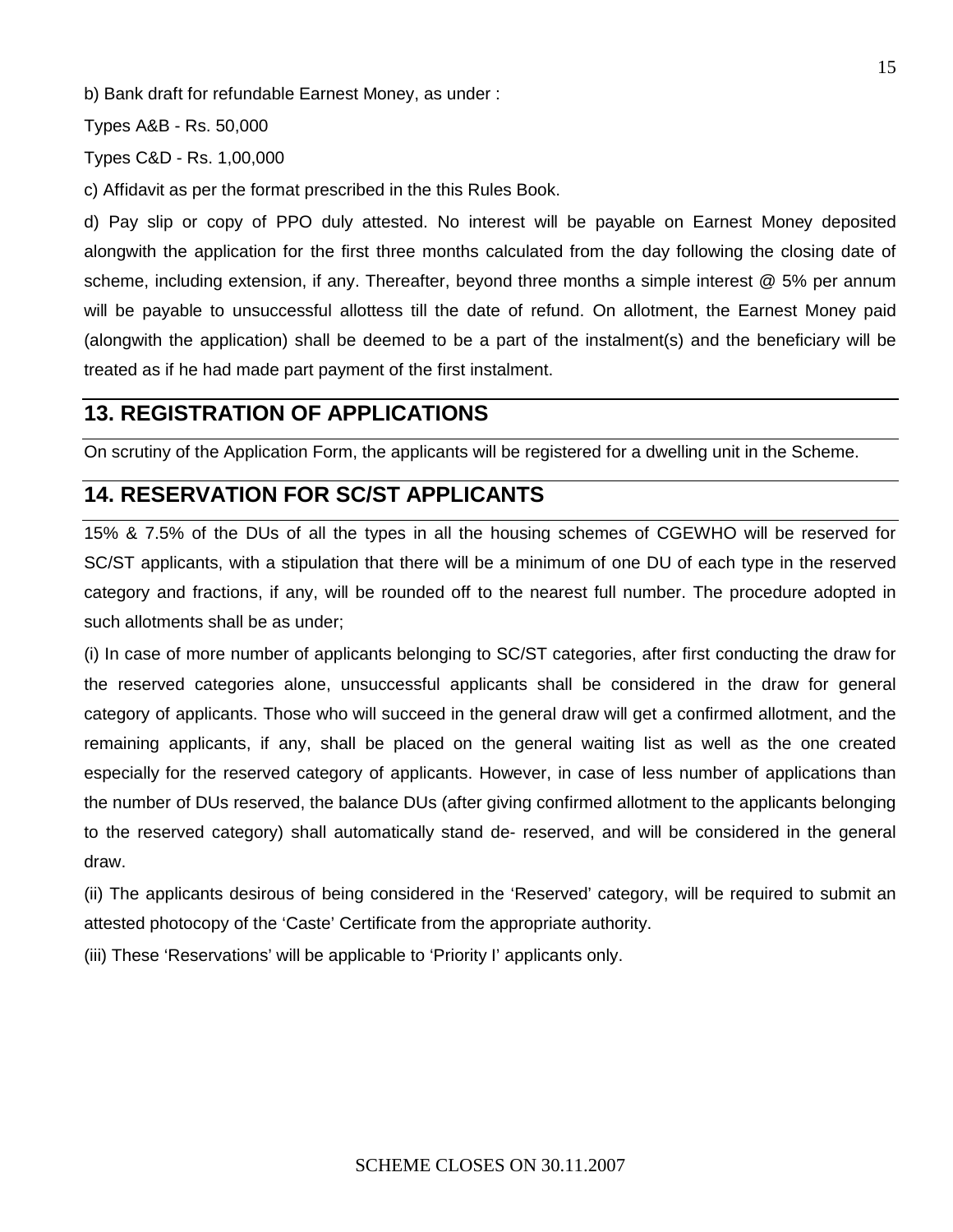## **15. CONFIRMATION OF BOOKING**

If the registered applicants for a given project exceed the number of dwelling units, computerised draw will be held at the Head Office separately for each type. Successful applicants will be given 'confirmation of booking' by an Allotment letter.

## **16. COST OF DWELLING UNITS**

The cost of dwelling units, with or without garages, for each Scheme will be worked out by the CGEWHO and intimated at the time of announcing the Scheme. The cost will, interalia, include interest on investment in land purchased for a scheme, common amenities, cost of reserve funds, charges towards registration of land etc. The costs will be reviewed at different stages of construction and will be subject to escalation, on account of market prices, labour wages, Cooperative Society/Apartments Owners' Association's charges,essential alterations, additions etc. All revisions of cost will be charged to the beneficiaries and they will be liable to pay the same.

## **17. PAYMENT SCHEDULES**

Beneficiaries will be required to pay instalments on the self-financing basis. The payments will be on call. Please also see para 7 of Part 'A' of this Brochure.

## **18. LATE PAYMENTS**

Employees who join a Scheme, or are promoted from the waiting list, after the initial enrollment or are late in paying their instalments, will be charged interest from the respective dates of instalments towards equalisation charges. The rate of interest on these payments will be 15% per annum. This rate of interest is subject to change. The CGEWHO reserves its right to terminate the registration and cancel the allotment without giving any further notice, in case of default in making the scheduled payment beyond 120 days from the last date of payment.

## **19. CHANGES IN PAYMENT SCHEDULES**

The CGEWHO will make every effort to indicate the prices of the dwelling units as accurately as possible but the costs may vary. Adjustments in payments and schedules may become necessary, commensurate with the progress of construction. Beneficiaries will be intimated of the changes as they occur.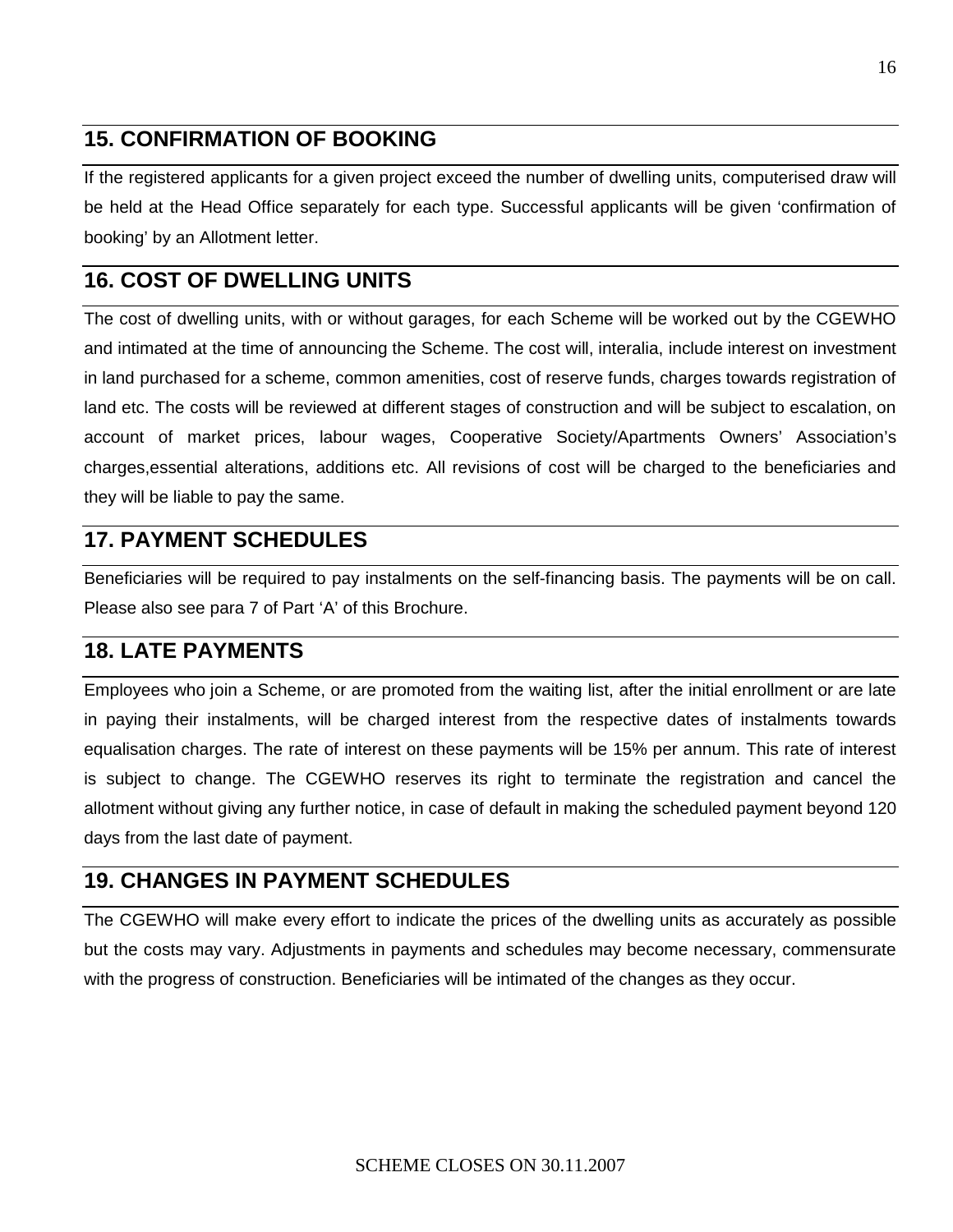## **20. MODE OF PAYMENT**

All payments will be made by Bank Drafts only on any Nationalised Bank in New Delhi, drawn in favour of the CGEWHO A/c 18816 Canara Bank duly endorsed 'payee A/c only'. **Payments in cash or cheque or through electronic transfers will not be accepted.** 

## **21. PAYMENT OF INTEREST**

i) No interest will be payable by the CGEWHO to the beneficiaries on any instalment paid after the confirmation of booking. Beneficiaries, to whom confirmed allotment has been made, shall also not be entitled to any interest on installments paid, in the event of cancellation/ withdrawal. ii) No interest will be payable by the CGEWHO on the Application Fee, which is non-refundable.

## **22. REBATE**

If a beneficiary pays the total cost of dwelling unit within 45 days of the confirmation of booking, a rebate of 2.5% will be given. However, this or any other rebate is not applicable for making any advance payment of the tentative cost of the dwelling unit. Further, this rebate is available to the applicants receiving allotment, on announcement of the scheme. Applicants joining the scheme, during its operation, subject to availability and offering to make early payments will not be entitled to this rebate.

## **23. LOAN ARRANGEMENTS**

i) Beneficiaries who are still in Central Government employment may be entitled to House Building Advance as admissible to Central Government employees in accordance with the rules of the Government of India.

ii) The CGEWHO will liaise with Nationalised Banks, Housing Development Financial Corporation and other financial institutions and endeavour to secure financial assistance by way of loans. Subject to agreement of the institutions, loans on second mortgage may be possible. However, the receipt of loan cannot be guaranteed. The quantum of these loans will, interalia, depend on the repaying capacity of the beneficiary.

## **24. ALLOTMENT OF SPECIFIC UNIT**

The allotment of block, floor, specific dwelling unit will be made by a computerised draw of lots at the Head Office towards the end of the project and the results be intimated to each beneficiary. Allotments of a specific flat/ floor, as a result of the draw, shall be final and no requests for change shall be entertained.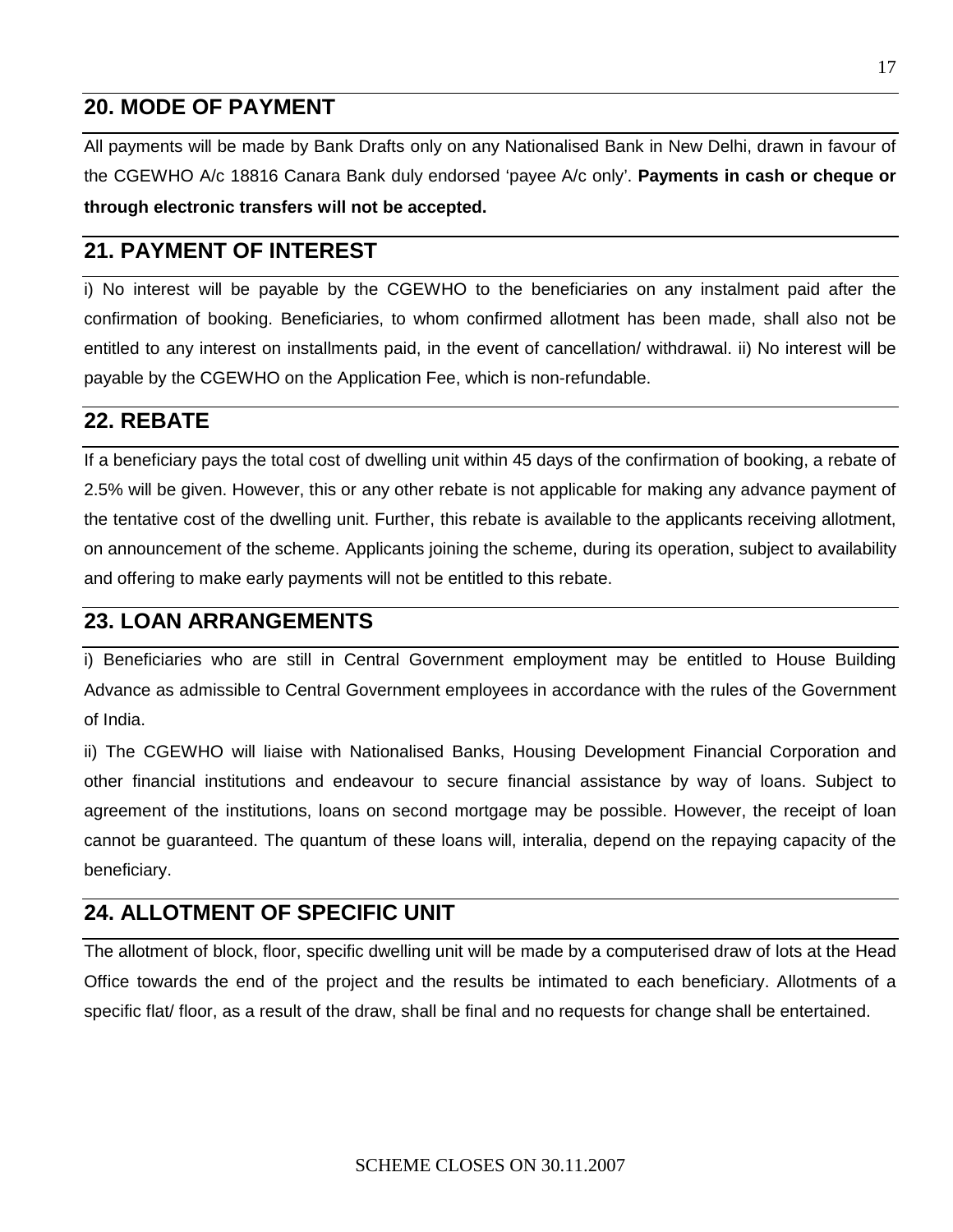### **RESERVATIONS**

i) Reservation will be made upto 3% of ground/lowest floor flats in each scheme for handicapped personnel in the CGEWHO's Housing Schemes.

ii) Personnel with the following disabilities will be eligible for such reservations:

a) Orthopaedically handicapped - severe (75% and above)

b) Visually handicapped - severe (75% and above)

- c) Mental illness severe (75% and above)
- iii) Availability of the above facility is restricted only to the allottee, his/her spouse and children only.

iv) Percentage of disability would be certified by the Head of Deptt. of a Government Hospital.

## **25. WITHDRAWAL FROM A SCHEME**

If a beneficiary wishes to withdraw from a scheme, he should submit a written request to the CGEWHO, alongwith the following documents.

a) Letter of allotment in original (if issued)

b) Original receipt(s) issued by this office against the payment(s) made by the beneficiary

c) Pre-receipt as per proforma placed at Annexure II.

Allottees withdrawing from a Scheme will not be refunded their application fee, nor will they be entitled to any interest payment, No interest is paid to confirmed allottees. Allottees withdrawing after the date of commencement of construction, will be required to pay withdrawal charges @ 15% of the first instalment. Allottees withdrawing after allotment of specific floor/flats will be required to pay withdrawl charges @ 20% of the first instalment.

## **26. CANCELLATION CHARGES**

In addition to the Application Fee, 15% /20% of the first instalment will be levied as cancellation charges in case cancellation or withdrawal is sought after the commencement of construction/allotment of specific unit. These charges will also be levied on beneficiaries whose booking has been cancelled by the CGEWHO for want of timely payment or any other reason whatsoever.

## **27. POSSESSION**

The beneficiary will be given a notice of two months to take the allotted unit, provided he/she has completed all formalities, paid all the dues, executed all the Deeds and obtained a Clearance Certificate from the CGEWHO.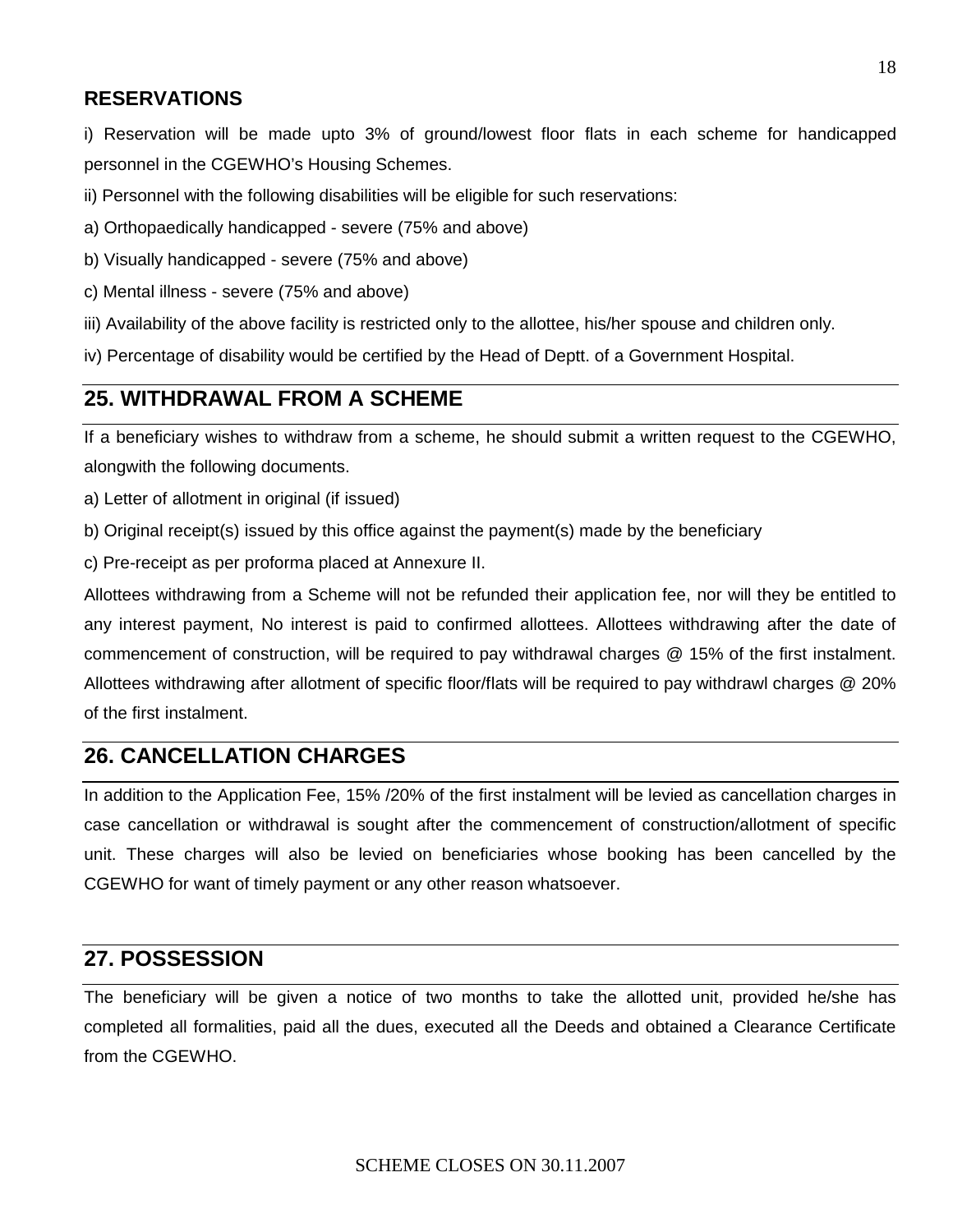## **28. DELAY IN TAKING OVER**

The allotment of an individual who fails to take possession of the dwelling unit for three months after expiry of the notice period (inspite of making payment of following overhead charges per month or part thereof), shall be liable to be cancelled by the CEO, CGEWHO. Under special circumstances, such an allottee may approach the Chief Executive Officer, CGEWHO for an extension of this period which may be granted by the CEO as a special case for another maximum period of three months only.

Rs. 500 p.m. for Type A/L

Rs. 1500 p.m. for Type B/M

Rs. 2000 p.m. for Type C/N

Rs. 3000 p.m. for Type D

In the event of a beneficiary failing to take physical possession of the flat within 12 months of issue of the final call up letter, inspite of having paid the maintenance charges as above, the possession shall be given from the CGEWHO's Head Office only, and not from the site office, on 'as is-where is' basis. Further, in such a case any request for repairs, defect rectification etc will not be entertained. The beneficiary, who takes possession late will, however, be obliged to pay to the concerned Apartment Owners Association/ Society, the monthly up-keep & maintenance charges, as levied by it w.e.f. the date made applicable by the AOA or the date of allotment, whichever is earlier.

### **29. HANDING OVER**

The dwelling units will be offered on 'as-is-where-is' basis after the Contractor and Architect have certified their completion. However, defects and deficiencies observed by the beneficiaries at the time of handing over/taking over, may be recorded in the documents. These will be examined and rectified, wherever applicable, in the defect liability period.

#### **30. MUTUAL EXCHANGE OF DWELLING UNITS**

Mutual exchange of type of DUs, during the currency of the scheme, or specific floor/ flat, after the draw has been conducted, may be permitted within the same scheme, or schemes managed by the same AOA/ Society subject to the two beneficiaries giving an undertaking to effect all the future payments, as called, and not to seek withdrawal from the scheme. However, in extreme situations, the Chief Executive Officer, may agree to accept withdrawal from the scheme, subject to payment of double the normal 'withdrawal charges' i.e. 30% / 40% of the 1st instalment (para 25 of the CGEWHO Rule refers).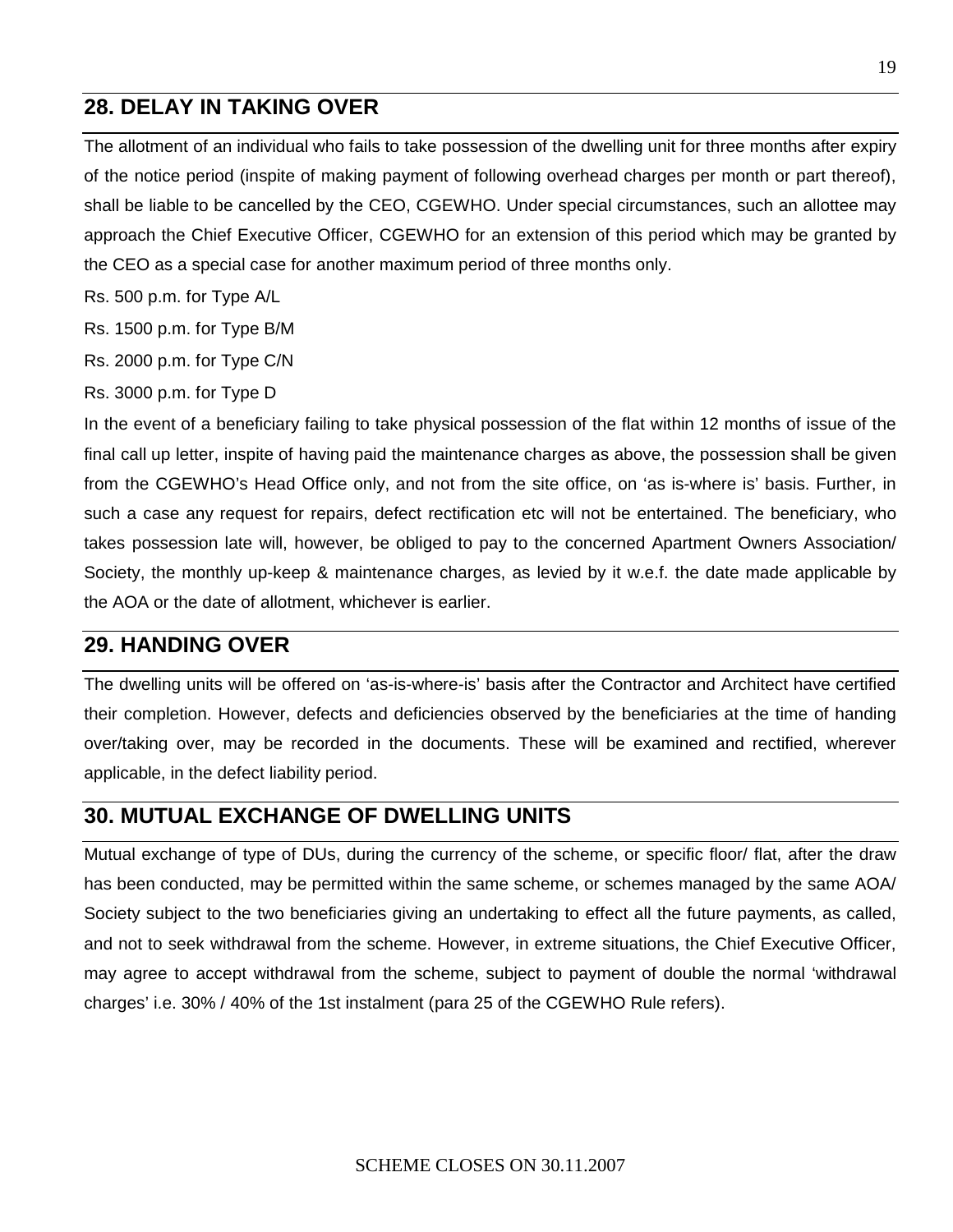## **31. COOPERATIVE SOCIETY/APARTMENT OWNERSHIP ASSOCIATION**

Beneficiaries of each Scheme would form a Cooperative Society/Apartment Ownership Association under local laws governing such bodies. Every beneficiary will pay the Membership Fee for the Society/Association. In addition, a sum equal to 1.5% of the final cost of the dwelling unit will be charged from each beneficiary and credited to the account of his Society/Association, for its running expenses. The Society/Association, will administer the colony, look after its maintenance, attend to common property and provide guidelines for civic standards. The Society/Association will be governed by its byelaws.

#### **"PROCEDURE & OBLIGATIONS**

(a) Coinciding with or after issue of the final call up notice, the CGEWHO will hold a General Body meeting of all the beneficiaries to elect the office-bearers of the proposed Apartment Owners' Association.

(b) Such elected adhoc Committee, of the proposed Apartment Owners Association, will aim at formally constituting the Association, including framing of its by-laws under the local laws governing such bodies, and register the same with the appropriate competent authorities.

(c) On completing the formalities regarding registration of the Association, the ad-hoc Committee would be required to convene a General Body meeting of all the beneficiaries to elect and constitute a regular Executive Committee.

(d) The duly elected adhoc Committee will take over all the common areas/services/facilities of the project within 6 months of its constitution - a period during which CGEWHO will maintain the residential complex and debit the actual maintenance expenses so incurred to the Apartment Owners' Association account.

(e) In case the adhoc/regular Committee fails to take over the common services/facilities/areas within a further period of 4 months, the CGEWHO shall be at liberty to wind up its operations at site, including demobilising its man power, leaving the complex in 'as is-where is' condition, at the discretion of the Chief Executive Officer, CGEWHO. However, during these 4 months period, though the CGEWHO shall maintain the complex at the cost of Apartment Owners' Association, it will charge an additional amount of Rs. 150/- per beneficiary per month for the services so provided which will be over and above the actual cost of maintenance and debit the same to the Apartment Owners' Association account, before handing over the balance of amount to it. (f) While some amounts will be transferred to the ad-hoc Committee by the CGEWHO, for meeting day to day expenses, bulk of the AOA charges collected will be transferred to the regular Executive Committee only, on a formal request by the President/Secretary, but after taking over all the common areas/services/facilities of the project. **However, no interest would be paid by the CGEWHO to the AOA, on the amounts collected from the beneficiaries towards AOA charges.**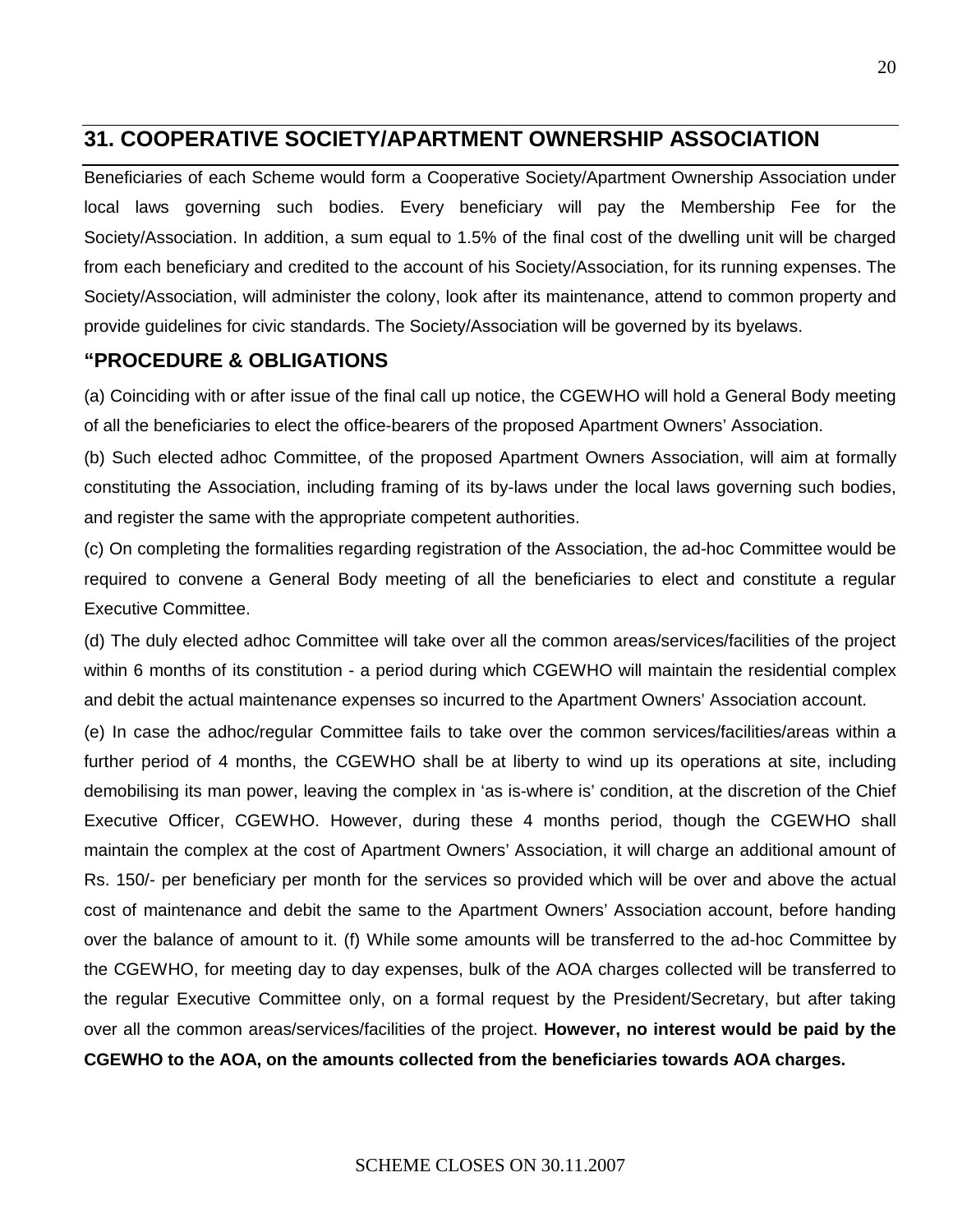## **32. ADDITIONS & ALTERATIONS**

An undertaking covering the following aspects will be given by all the beneficiaries:

i) Abide by the laws, bye-laws, rules and regulations of the Central or State Governments, the Civic bodies, the CGEWHO and the Cooperative Society/Apartment Ownership Association.

ii) Shall not sub-divide, extend, amalgamate, or carry out structural design or layout changes to the dwelling unit and garages without the prior permission in writing of the Civic Authority.

iii) The dwelling units and garages/stilts would be used for the sole purpose of living and car/scooter parking. Any commercial exploitation of these would be deemed to be a violation of terms and conditions.

iv) Facilities like stair-cases, passages, terraces, parks, lifts etc and common spaces and services, will be utilised by the beneficiary, alongwith other beneficiaries of the Scheme and no one will have exclusive right to their usage, nor make any alterations thereto.

## **33. OWNERSHIP**

At the time of execution of Transfer Deed in favour of a beneficiary, he/she will have the option to register the dwelling unit in his/her own name, or jointly register it with one or two relations out of the undermentioned:

- a) Wife/Husband
- b) Son/sons, daughter/ daughters, including legally adopted children
- c) Parents (in case of unmarried @ widows without children)
- d) Brother/Sister (in case of unmarried @ widows without children)

## **34. SUCCESSION**

In the event of the death of the beneficiary before the dwelling unit is taken over, his/her spouse or dependent children, whoever has been shown as the nominee in the Application, will be eligible to continue in the Scheme and to avail of the benefits under the Scheme. In case of unmarried members, these privileges will be extended to the dependent parents only. However, such changes in CGEWHO's records shall be made subject to the nominee fullfilling certain criteria and submitting requisite set of documents.

#### **35. TRANSFER**

The beneficiaries will not be permitted to dispose off the dwelling unit by way of Sale/Transfer/Assignment/ Long Lease/ by execution of Power of Attorney, under any circumstances, before transfer of the legal title of the dwelling unit by the CGEWHO in favour of the beneficiary. Any such transfer shall result in cancellation of allotment of the dwelling unit, in which case the allottee will pay penalty, as prescribed under the heading 'Cancellation Charges.' After transfer of the legal title of the dwellng unit in favour of the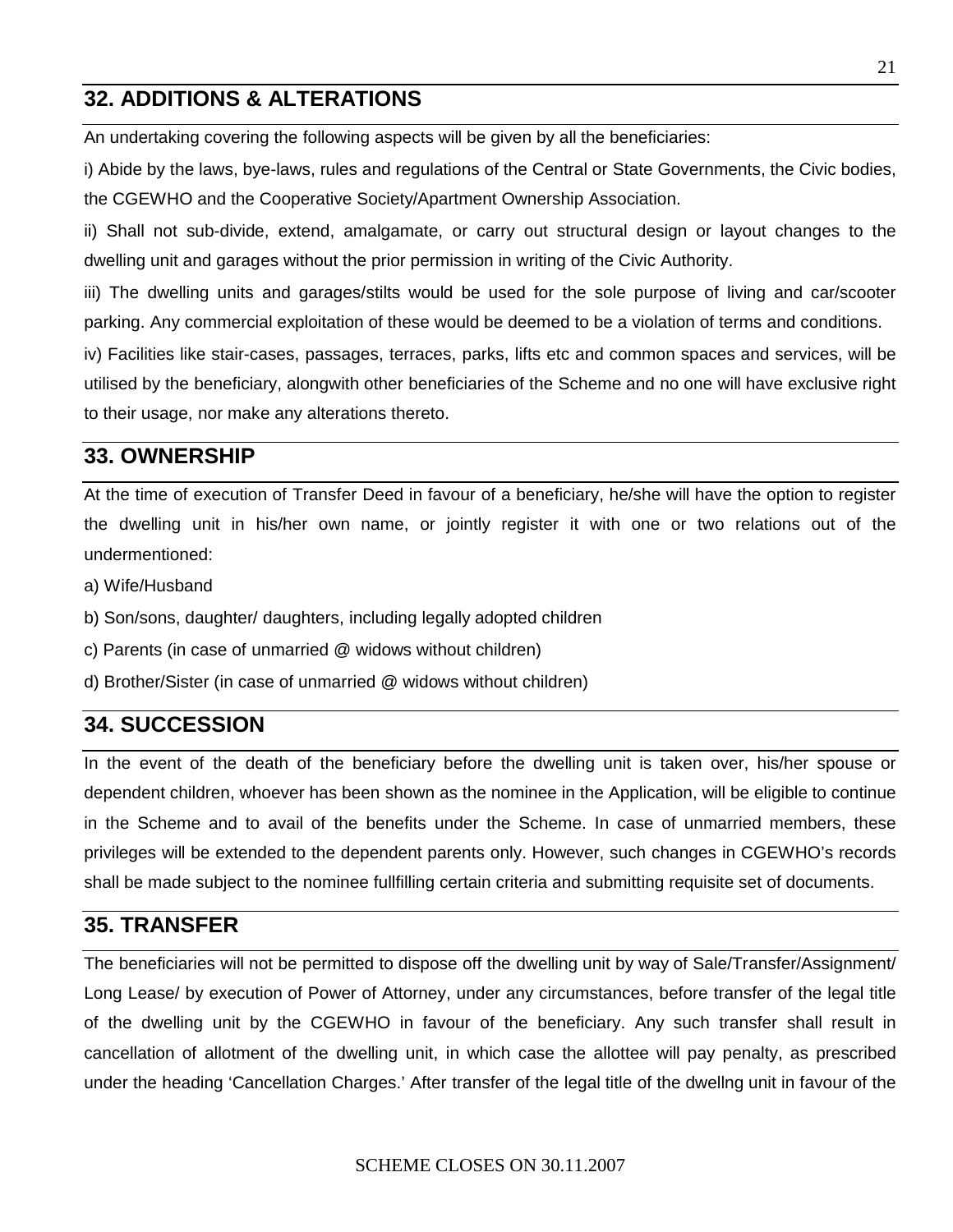beneficiary, he/she may dispose off his/her dwelling unit, with prior permission of the concerned 'Kendriya Vihar Apartment Owners Association/ Society'. as per its byelaws.

## **36. LIABILITY OF THE CGEWHO**

i) In extreme situations beyond the control of CGEWHO, CGEWHO may be obliged to abandon a Scheme. In such a case, its liability would be to refund the deposits in full, with interest, in accordance with the Rules, less handling charges of 1% and Application Fee.

ii) **The CGEWHO is only providing a service. It can in no way be held responsible for any claims of damages which may arise due to any reason whatsoever, including any commission or ommission, by the CGEWHO or its employees.**

## **37. AMENDMENTS TO THE RULES OF THE ORGANISATION**

The General Body is empowered to amend, alter or delete any of the Rules, as well as the Memorandum of Association.

## **38. ACCEPTANCE OF APPLICATION**

The Chief Executive Officer, CGEWHO has the right of final acceptance of an application, its registration, booking and allotment of the dwelling unit and garages/stilts.

## **39. ARBITRATION**

i) All matters of disputes relating to CGEWHO Rules, which are likely to affect the rights of the beneficiaries, vis-a-vis, the CGEWHO, may be referred to the President of the Governing Council. The President shall appoint Arbitrator to adjudicate in the matter, whose decision shall be final and binding on the beneficiary and the CGEWHO. Request for arbitration of a dispute will be entertained only if it is made within two months of the cause of the action and prior to taking possession of the house. Possession will not be given till the arbitration proceedings are complete.

ii) Appointment of an Arbitrator will not be objected to on the ground that he/she is a person subordinate to the President, is a member of the Governing Council or the Executive Committee, is associated with the functioning of the CGEWHO, or is a beneficiary of a Scheme.

iii) President of the Governing Council shall have the privilege and authority to appoint a new successor to the Arbitrator after his demitting the office of Arbitrator on account of the transfer, resignation, retirement, death or any such eventuality, whereby the adjudicating Arbitrator is incapacitated to adjudicate the dispute between the parties.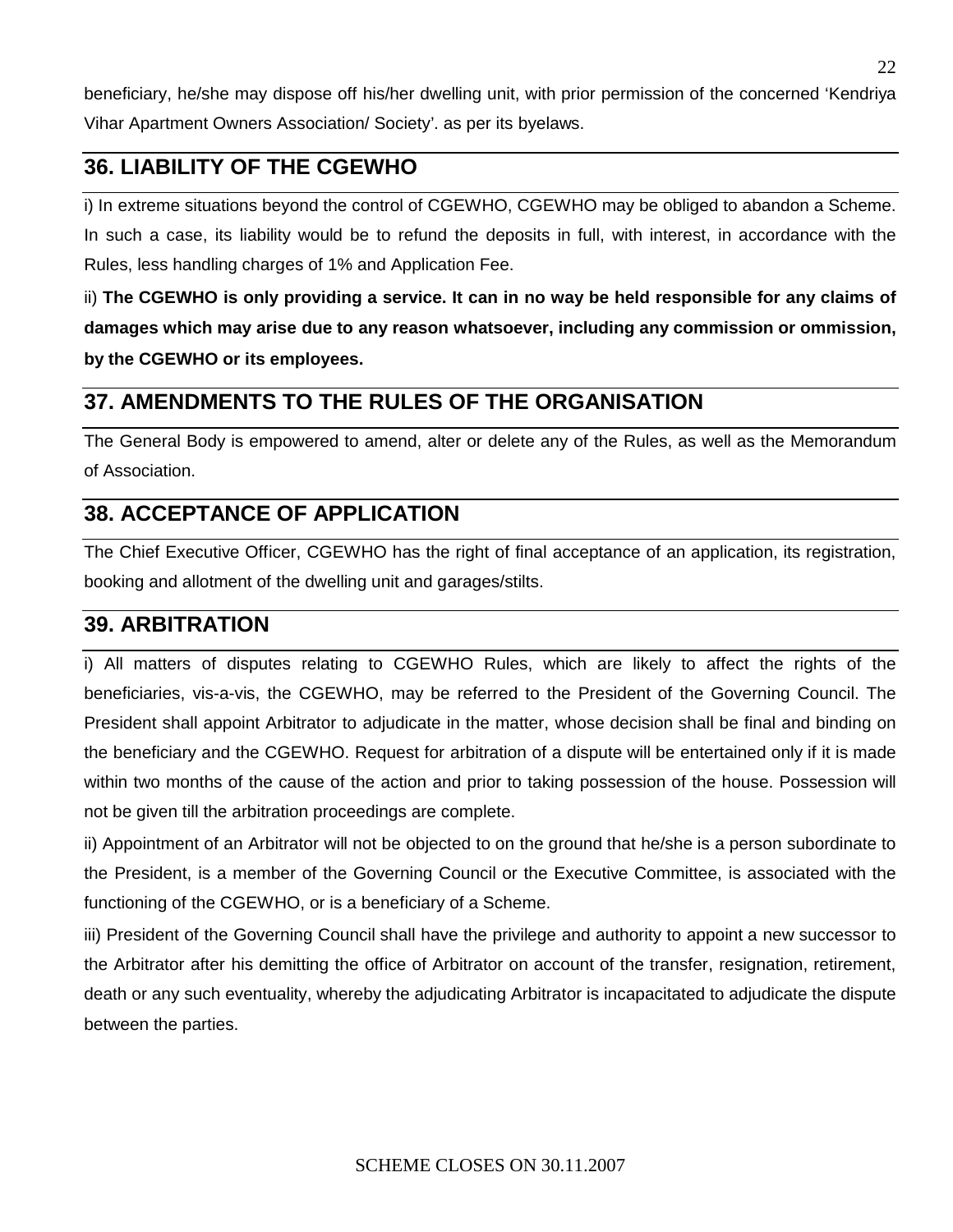iv) All suits and legal proceedings of any kind against CGEWHO shall be instituted only in the appropriate courts in Delhi, notwithstanding the location of the property, which may be subject matter of the dispute. All the arbitration proceedings/hearings shall be held in Delhi only.

## **40. MISREPRESENTATION OR SUPPRESSION OF FACTS**

If it is found, at any time that an applicant has given false information or suppressed certain material facts, or has transferred the rights of the dwelling unit in any manner whatsoever, his/ her application will be rejected, and the registration/booking of dwelling unit will be cancelled without making any reference to the applicant. He/ she will also be debarred from participating in future schemes. In such cases, allottees will pay penalty as prescribed under the heading "Cancellation Charges".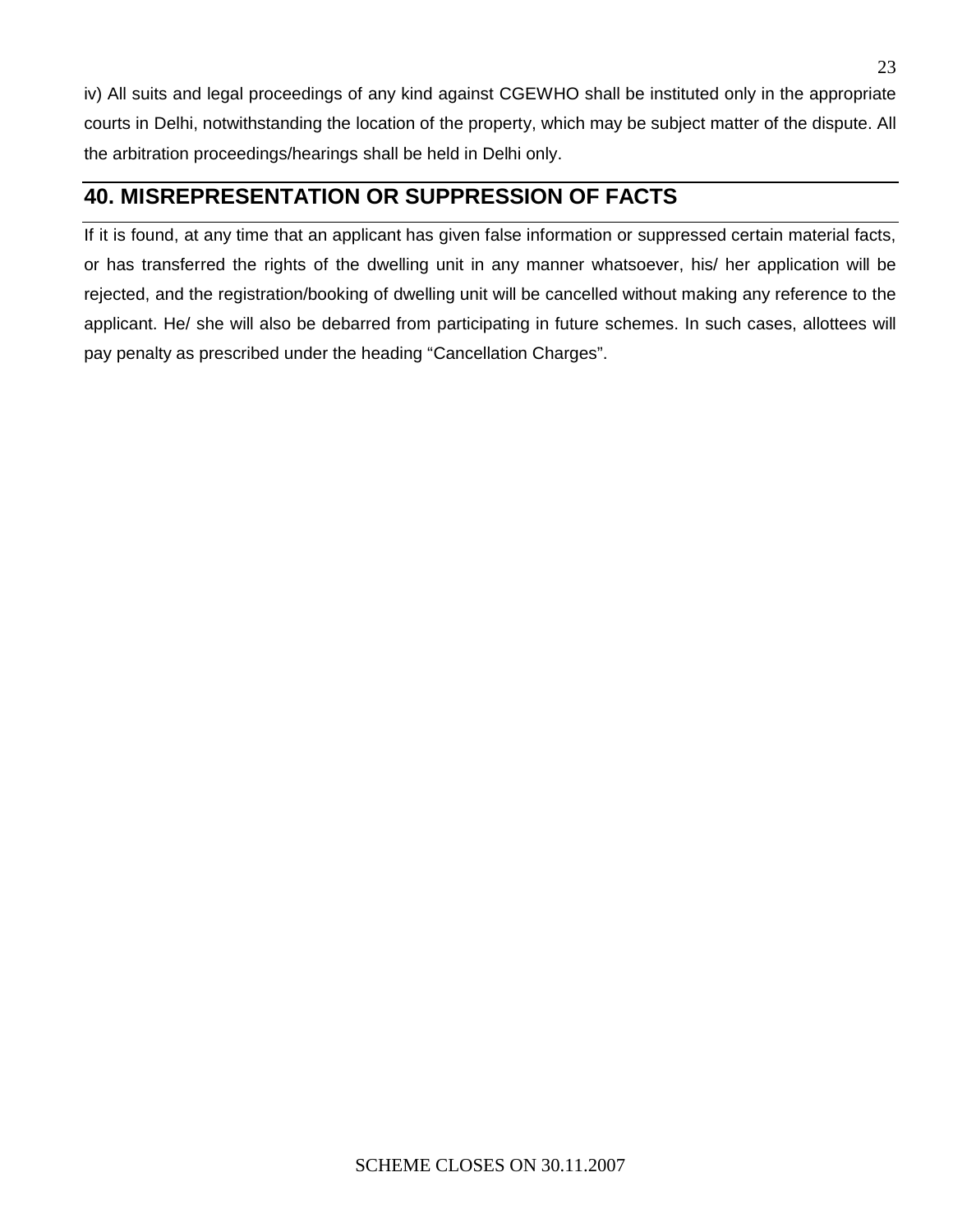Regn. No.: \_\_\_\_\_\_\_\_\_\_\_\_\_\_\_\_\_\_\_\_\_\_\_\_\_\_\_\_\_\_\_\_\_\_\_\_\_\_\_\_\_\_

Address :\_\_\_\_\_\_\_\_\_\_\_\_\_\_\_\_\_\_\_\_\_\_\_\_\_\_\_\_\_\_\_\_\_\_\_\_\_\_\_\_\_\_\_\_

Name : \_\_\_\_\_\_\_\_\_\_\_\_\_\_\_\_\_\_\_\_\_\_\_\_\_\_\_\_\_\_\_\_\_\_\_\_\_\_\_\_\_\_\_\_\_

\_\_\_\_\_\_\_\_\_\_\_\_\_\_\_\_\_\_\_\_\_\_\_\_\_\_\_\_\_\_\_\_\_\_\_\_\_\_\_\_\_\_\_\_\_\_\_\_\_\_\_

Received a sum of

|                                                                                                                 |  |            | drawn |  |
|-----------------------------------------------------------------------------------------------------------------|--|------------|-------|--|
| on Canara Bank                                                                                                  |  |            |       |  |
| from Central Goverment Employees Welfare Housing Orgnisation towards full and final payment of amount due to me |  |            |       |  |
| on                                                                                                              |  |            |       |  |
|                                                                                                                 |  |            |       |  |
| 2. I further certify that I have not availed any loan                                                           |  |            |       |  |
| or                                                                                                              |  |            |       |  |
|                                                                                                                 |  | of which I |       |  |
|                                                                                                                 |  |            |       |  |
|                                                                                                                 |  |            | out   |  |
|                                                                                                                 |  |            |       |  |

**PRE-RECEIPT**

Sign over Rs. 1/- Revenue Stamp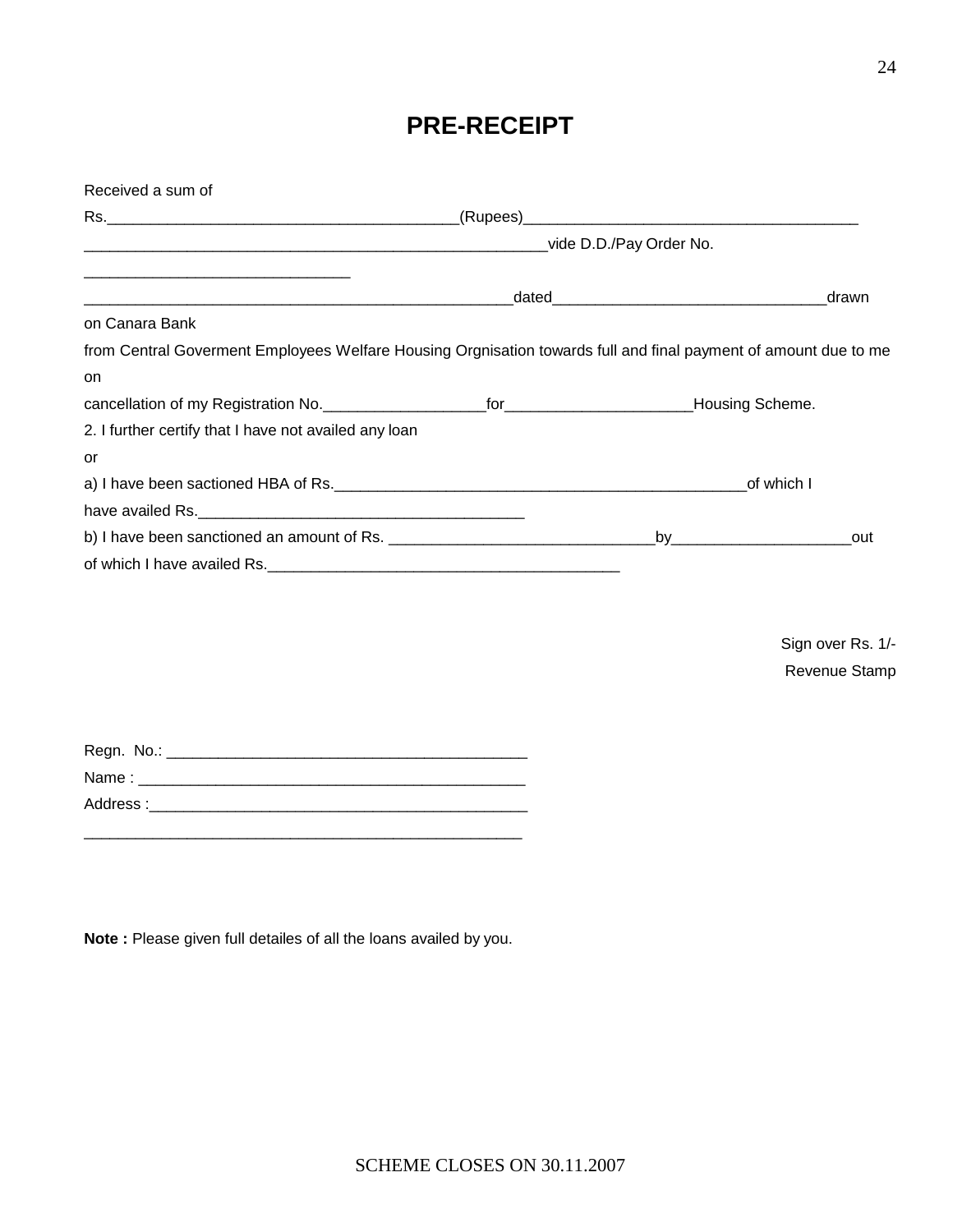# **FORMAT OF AFFIDAVIT TO BE ENLOSED (IN ORIGINAL) WITH APPLICATION FORM**

*(On Rs. 10/- Non-judicial Stamp Paper Duly Attested By A Notary Public/Oath Commissioner/1st Class Megistrate)*

## **AFFIDAVIT**

*(All Entries in Capital Letters)*

| at present serving in the office of (Name of Office, Occupation & address in full) (If retired : Last Designation and |
|-----------------------------------------------------------------------------------------------------------------------|
|                                                                                                                       |
|                                                                                                                       |
|                                                                                                                       |
|                                                                                                                       |
| do hereby solemnly affirm that I have read and understood the rules of the Central Government Employees               |
|                                                                                                                       |
|                                                                                                                       |
|                                                                                                                       |
| Neither I nor my spouse nor any of my dependent(s) own a dwelling unit or residential plot in                         |
|                                                                                                                       |
| This is my first application and I have applied for only one type of Dwelling Unit under this scheme.                 |
|                                                                                                                       |
|                                                                                                                       |
| I/my spouse have applied in CGEWHO's housing scheme at ________________________________<br>vide                       |
|                                                                                                                       |
|                                                                                                                       |
|                                                                                                                       |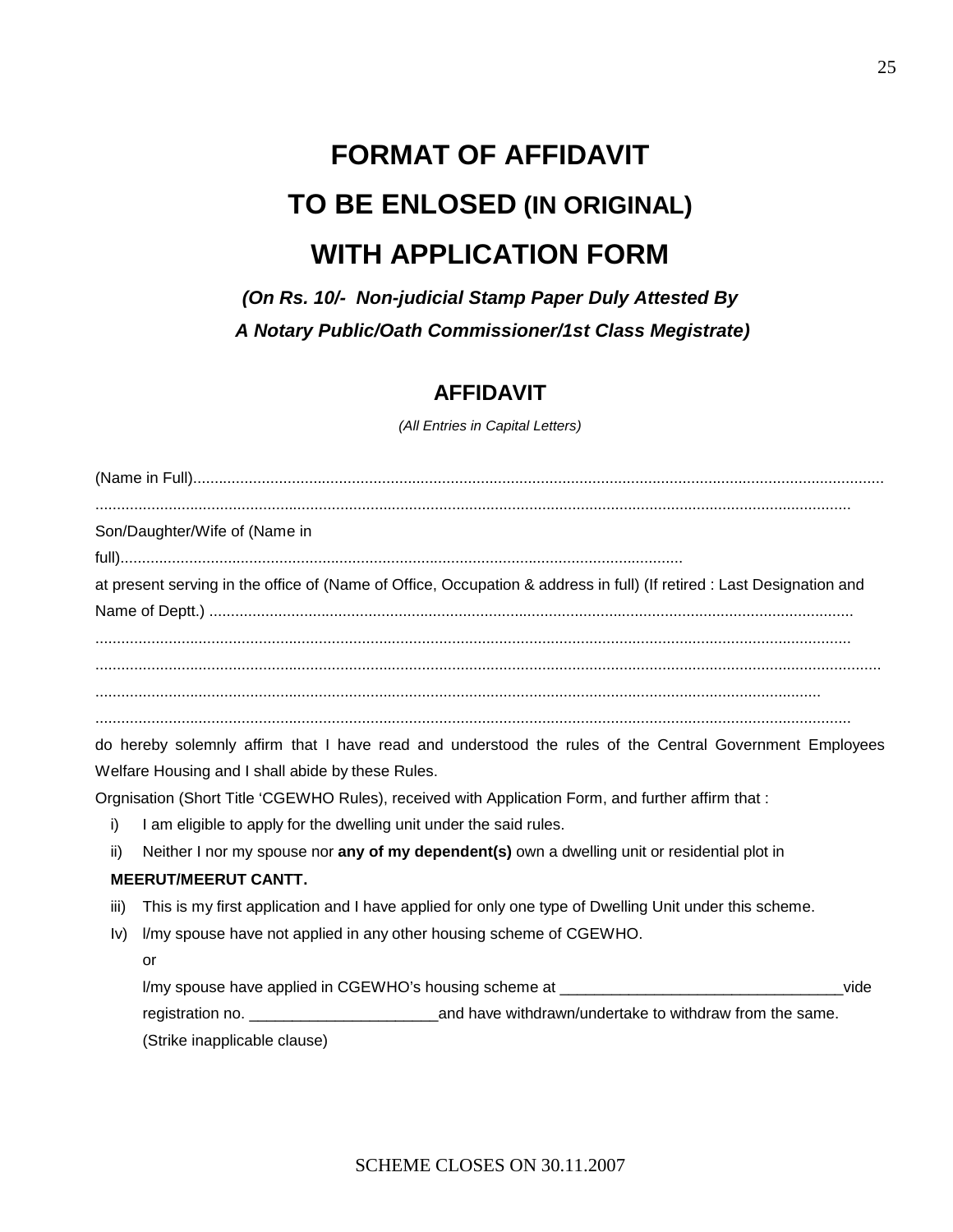(v) All particulars given in the Application Form are correct and I have not willingly suppressed any material information. I understand that I would be disqualified from allotment of dwelling unit if, at any time, any of the said particulars are found to be incorrect.

#### **VERIFICATION**

#### **DEPONENT**

I\_\_\_\_\_\_\_\_\_\_\_\_\_\_\_\_\_\_\_\_\_\_\_\_\_\_\_\_\_\_\_\_\_\_\_\_\_\_\_do hereby verify that the contents of Clause (i) to (v) of this Affidavit are true to my personal knowledge and belief. nothing is false or concealed. , Verified this on\_\_\_\_\_\_\_\_\_\_\_\_\_\_\_\_\_\_\_\_\_\_\_\_\_\_\_\_\_\_\_\_ day of \_\_\_\_\_\_\_\_\_\_\_\_\_\_\_\_\_\_\_\_\_\_\_\_\_\_200\_\_\_\_\_\_\_\_\_\_at .

#### **DEPONENT**